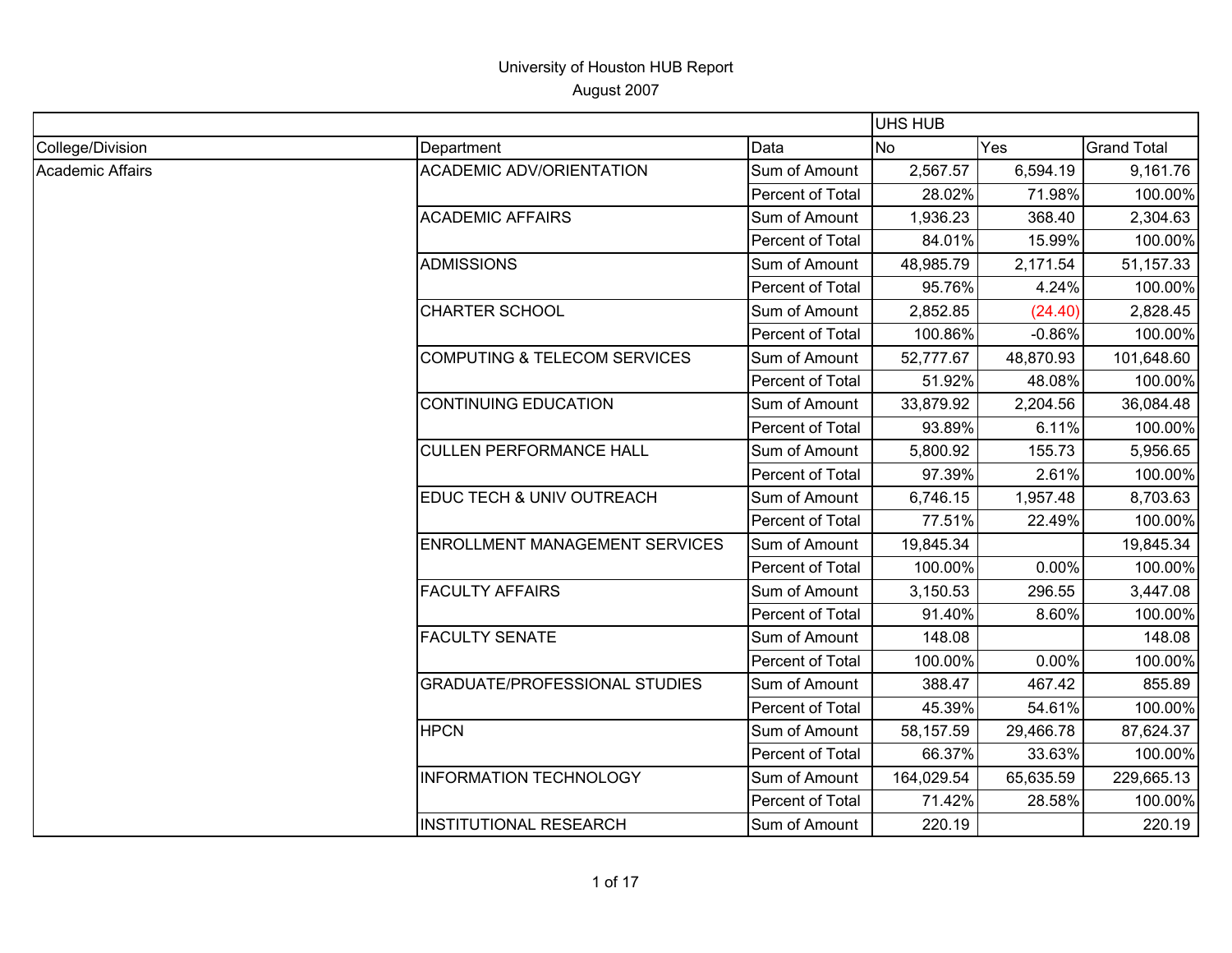|                                   |                                       |                  | <b>UHS HUB</b> |            |                    |
|-----------------------------------|---------------------------------------|------------------|----------------|------------|--------------------|
| College/Division                  | Department                            | Data             | <b>No</b>      | Yes        | <b>Grand Total</b> |
| Academic Affairs                  | <b>INSTITUTIONAL RESEARCH</b>         | Percent of Total | 100.00%        | 0.00%      | 100.00%            |
|                                   | <b>INTERNATIONAL STUDIES</b>          | Sum of Amount    | 195.65         |            | 195.65             |
|                                   |                                       | Percent of Total | 100.00%        | 0.00%      | 100.00%            |
|                                   | <b>KUHF RADIO</b>                     | Sum of Amount    | 37,670.49      | 2,553.70   | 40,224.19          |
|                                   |                                       | Percent of Total | 93.65%         | 6.35%      | 100.00%            |
|                                   | <b>KUHT TV</b>                        | Sum of Amount    | 45,781.35      | 2,457.50   | 48,238.85          |
|                                   |                                       | Percent of Total | 94.91%         | 5.09%      | 100.00%            |
|                                   | MANAGEMENT INFORMATION SYSTEMS        | Sum of Amount    | 263,166.81     | 245,368.11 | 508,534.92         |
|                                   |                                       | Percent of Total | 51.75%         | 48.25%     | 100.00%            |
|                                   | <b>REGISTRATION AND ACADEMIC RECO</b> | Sum of Amount    | 14,734.95      | 497.20     | 15,232.15          |
|                                   |                                       | Percent of Total | 96.74%         | 3.26%      | 100.00%            |
|                                   | <b>SCHOLARS COMMUNITY</b>             | Sum of Amount    | 209.23         |            | 209.23             |
|                                   |                                       | Percent of Total | 100.00%        | 0.00%      | 100.00%            |
|                                   | <b>SCHOLARSHIPS AND FINANCIAL AID</b> | Sum of Amount    | 15,987.98      | 1,877.00   | 17,864.98          |
|                                   |                                       | Percent of Total | 89.49%         | 10.51%     | 100.00%            |
|                                   | <b>SECURITY AND DISASTER RECOVERY</b> | Sum of Amount    | 200.00         | 260.54     | 460.54             |
|                                   |                                       | Percent of Total | 43.43%         | 56.57%     | 100.00%            |
|                                   | TECHNOLOGY SUPPORT SERVICES           | Sum of Amount    | 87,481.11      | 101,748.47 | 189,229.58         |
|                                   |                                       | Percent of Total | 46.23%         | 53.77%     | 100.00%            |
|                                   | UH WELCOME CENTER                     | Sum of Amount    | 6,944.24       |            | 6,944.24           |
|                                   |                                       | Percent of Total | 100.00%        | 0.00%      | 100.00%            |
|                                   | UNDERGRADUATE STUDIES                 | Sum of Amount    | 2,989.44       | 451.16     | 3,440.60           |
|                                   |                                       | Percent of Total | 86.89%         | 13.11%     | 100.00%            |
| Academic Affairs Sum of Amount    |                                       |                  | 876,848.09     | 513,378.45 | 1,390,226.54       |
| Academic Affairs Percent of Total |                                       |                  | 63.07%         | 36.93%     | 100.00%            |
| Administration and Finance        | <b>ADMIN - FINANCIAL SVCS</b>         | Sum of Amount    | 69,654.47      | 2,985.18   | 72,639.65          |
|                                   |                                       | Percent of Total | 95.89%         | 4.11%      | 100.00%            |
|                                   | <b>ADMINISTRATION &amp; FINANCE</b>   | Sum of Amount    | 11,316.72      | 1,109.54   | 12,426.26          |
|                                   |                                       | Percent of Total | 91.07%         | 8.93%      | 100.00%            |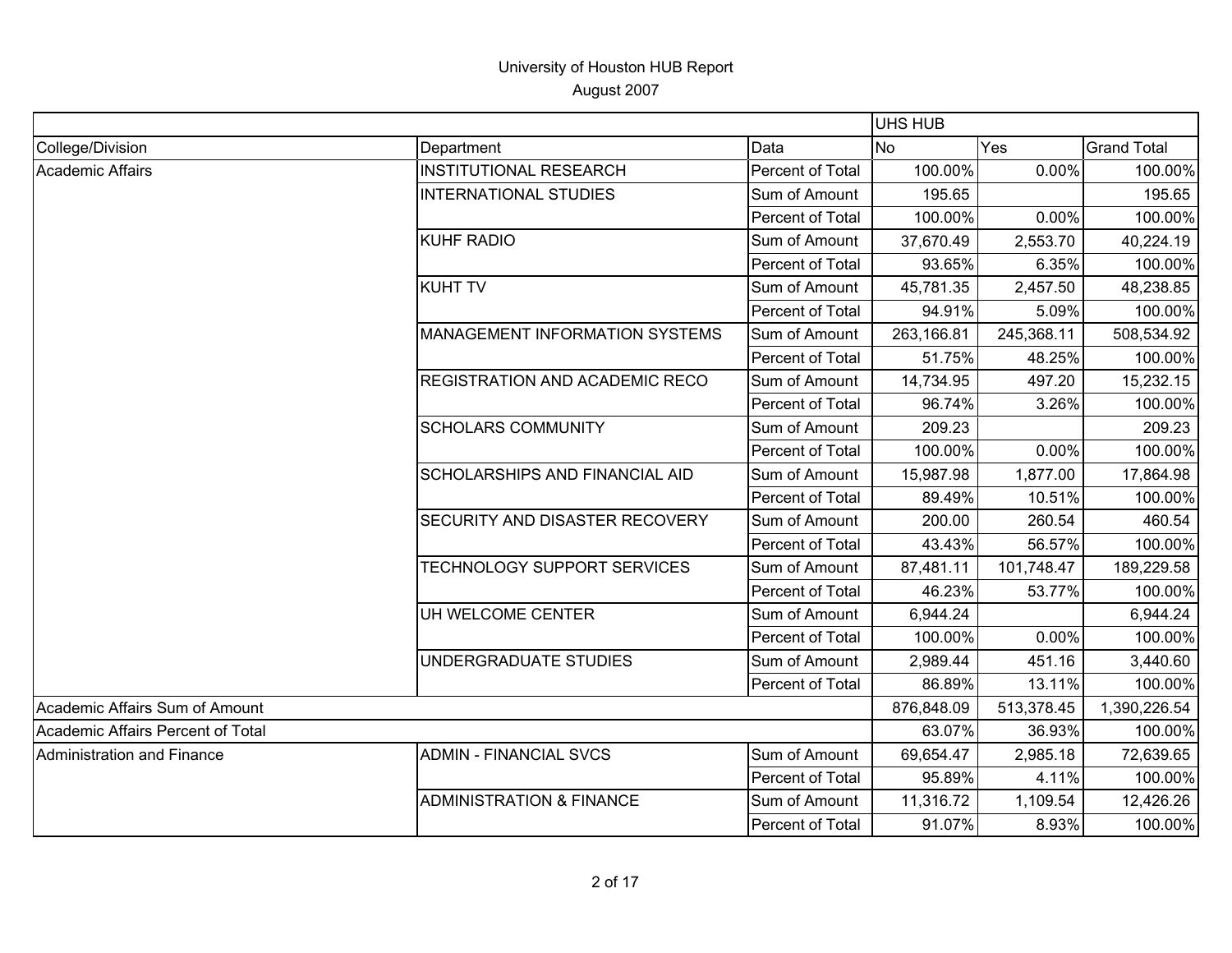|                            |                                  |                  | UHS HUB      |            |                    |
|----------------------------|----------------------------------|------------------|--------------|------------|--------------------|
| College/Division           | Department                       | Data             | No           | Yes        | <b>Grand Total</b> |
| Administration and Finance | <b>AUXILIARY SERVICES</b>        | Sum of Amount    | 741.27       | 2,232.37   | 2,973.64           |
|                            |                                  | Percent of Total | 24.93%       | 75.07%     | 100.00%            |
|                            | AVCIAVP-ADMINISTRATION           | Sum of Amount    | 3,935.52     | 308.73     | 4,244.25           |
|                            |                                  | Percent of Total | 92.73%       | 7.27%      | 100.00%            |
|                            | <b>BUDGET</b>                    | Sum of Amount    | 45.54        | 258.09     | 303.63             |
|                            |                                  | Percent of Total | 15.00%       | 85.00%     | 100.00%            |
|                            | <b>BUSINESS SERVICES</b>         | Sum of Amount    | 1,689.30     |            | 1,689.30           |
|                            |                                  | Percent of Total | 100.00%      | 0.00%      | 100.00%            |
|                            | ENVIRONMENTAL HEALTH RISK MGMT   | Sum of Amount    | 13,543.81    | 989.73     | 14,533.54          |
|                            |                                  | Percent of Total | 93.19%       | 6.81%      | 100.00%            |
|                            | <b>FACILITIES &amp; PLANNING</b> | Sum of Amount    | 2,136,116.17 | 712,954.08 | 2,849,070.25       |
|                            |                                  | Percent of Total | 74.98%       | 25.02%     | 100.00%            |
|                            | <b>FINANCE</b>                   | Sum of Amount    | 358.75       |            | 358.75             |
|                            |                                  | Percent of Total | 100.00%      | 0.00%      | 100.00%            |
|                            | <b>FINANCIAL REPORTING</b>       | Sum of Amount    | 804.83       | 1,128.06   | 1,932.89           |
|                            |                                  | Percent of Total | 41.64%       | 58.36%     | 100.00%            |
|                            | <b>HUB PROGRAMS</b>              | Sum of Amount    | 215.00       |            | 215.00             |
|                            |                                  | Percent of Total | 100.00%      | 0.00%      | 100.00%            |
|                            | <b>HUMAN RESOURCES</b>           | Sum of Amount    | 8,582.58     | 10,111.64  | 18,694.22          |
|                            |                                  | Percent of Total | 45.91%       | 54.09%     | 100.00%            |
|                            | <b>INST - BUSINESS SERVICES</b>  | Sum of Amount    | 53,911.89    |            | 53,911.89          |
|                            |                                  | Percent of Total | 100.00%      | 0.00%      | 100.00%            |
|                            | <b>INST - FINANCE</b>            | Sum of Amount    | 2,264.16     |            | 2,264.16           |
|                            |                                  | Percent of Total | 100.00%      | 0.00%      | 100.00%            |
|                            | <b>INST - PLANT</b>              | Sum of Amount    | 67,713.89    |            | 67,713.89          |
|                            |                                  | Percent of Total | 100.00%      | 0.00%      | 100.00%            |
|                            | <b>INST - STATE ACCOUNTING</b>   | Sum of Amount    | 211.09       |            | 211.09             |
|                            |                                  | Percent of Total | 100.00%      | 0.00%      | 100.00%            |
|                            | ONE CARD PROGRAM                 | Sum of Amount    | 3,725.33     | 349.99     | 4,075.32           |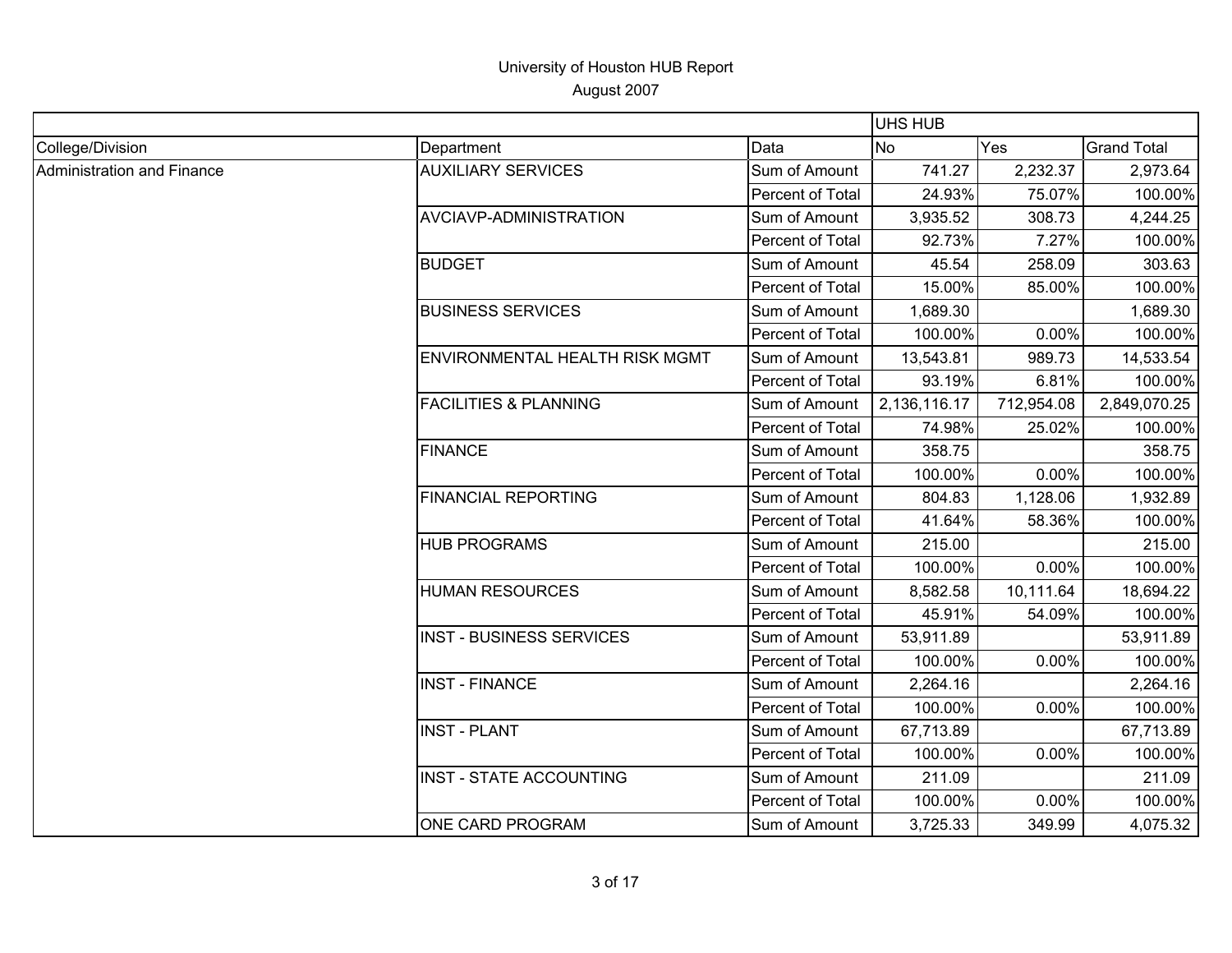|                                             |                                   |                  | UHS HUB      |            |                    |
|---------------------------------------------|-----------------------------------|------------------|--------------|------------|--------------------|
| College/Division                            | Department                        | Data             | <b>No</b>    | Yes        | <b>Grand Total</b> |
| Administration and Finance                  | ONE CARD PROGRAM                  | Percent of Total | 91.41%       | 8.59%      | 100.00%            |
|                                             | PARKING & TRANSPORTATION          | Sum of Amount    | 70,065.46    | 1,576.02   | 71,641.48          |
|                                             |                                   | Percent of Total | 97.80%       | 2.20%      | 100.00%            |
|                                             | PHY PLANT-ADMINISTRATION          | Sum of Amount    | 74,770.26    | 7,738.36   | 82,508.62          |
|                                             |                                   | Percent of Total | 90.62%       | 9.38%      | 100.00%            |
|                                             | PHY PLANT-AUTOMOTIVE              | Sum of Amount    | 9,009.99     | 3,060.36   | 12,070.35          |
|                                             |                                   | Percent of Total | 74.65%       | 25.35%     | 100.00%            |
|                                             | PHY PLANT-BLDG MAINT              | Sum of Amount    | 56,771.05    | 24,944.71  | 81,715.76          |
|                                             |                                   | Percent of Total | 69.47%       | 30.53%     | 100.00%            |
|                                             | PHY PLANT-CUSTODIAL SVCS          | Sum of Amount    | 6,651.10     | 171.10     | 6,822.20           |
|                                             |                                   | Percent of Total | 97.49%       | 2.51%      | 100.00%            |
|                                             | <b>PHY PLANT-GROUNDS MAINT</b>    | Sum of Amount    | 9,237.10     |            | 9,237.10           |
|                                             |                                   | Percent of Total | 100.00%      | 0.00%      | 100.00%            |
|                                             | PHY PLANT-SOLID WASTE             | Sum of Amount    | 2,250.82     |            | 2,250.82           |
|                                             |                                   | Percent of Total | 100.00%      | 0.00%      | 100.00%            |
|                                             | PHY PLANT-UTILITIES               | Sum of Amount    | 53,478.79    | 2,253.83   | 55,732.62          |
|                                             |                                   | Percent of Total | 95.96%       | 4.04%      | 100.00%            |
|                                             | POLICE                            | Sum of Amount    | 64,738.19    | 10,584.18  | 75,322.37          |
|                                             |                                   | Percent of Total | 85.95%       | 14.05%     | 100.00%            |
|                                             | <b>POSTAL SERVICES</b>            | Sum of Amount    | 2,708.77     | 436.98     | 3,145.75           |
|                                             |                                   | Percent of Total | 86.11%       | 13.89%     | 100.00%            |
|                                             | PRINTING                          | Sum of Amount    | 534.29       | 175.06     | 709.35             |
|                                             |                                   | Percent of Total | 75.32%       | 24.68%     | 100.00%            |
|                                             | PURCHASED UTILITIES               | Sum of Amount    | 2,533.34     |            | 2,533.34           |
|                                             |                                   | Percent of Total | 100.00%      | 0.00%      | 100.00%            |
|                                             | <b>STUDENT FINANCIAL SERVICES</b> | Sum of Amount    | 24,752.79    | 11,806.08  | 36,558.87          |
|                                             |                                   | Percent of Total | 67.71%       | 32.29%     | 100.00%            |
| Administration and Finance Sum of Amount    |                                   |                  | 2,752,332.27 | 795,174.09 | 3,547,506.36       |
| Administration and Finance Percent of Total |                                   |                  | 77.58%       | 22.42%     | 100.00%            |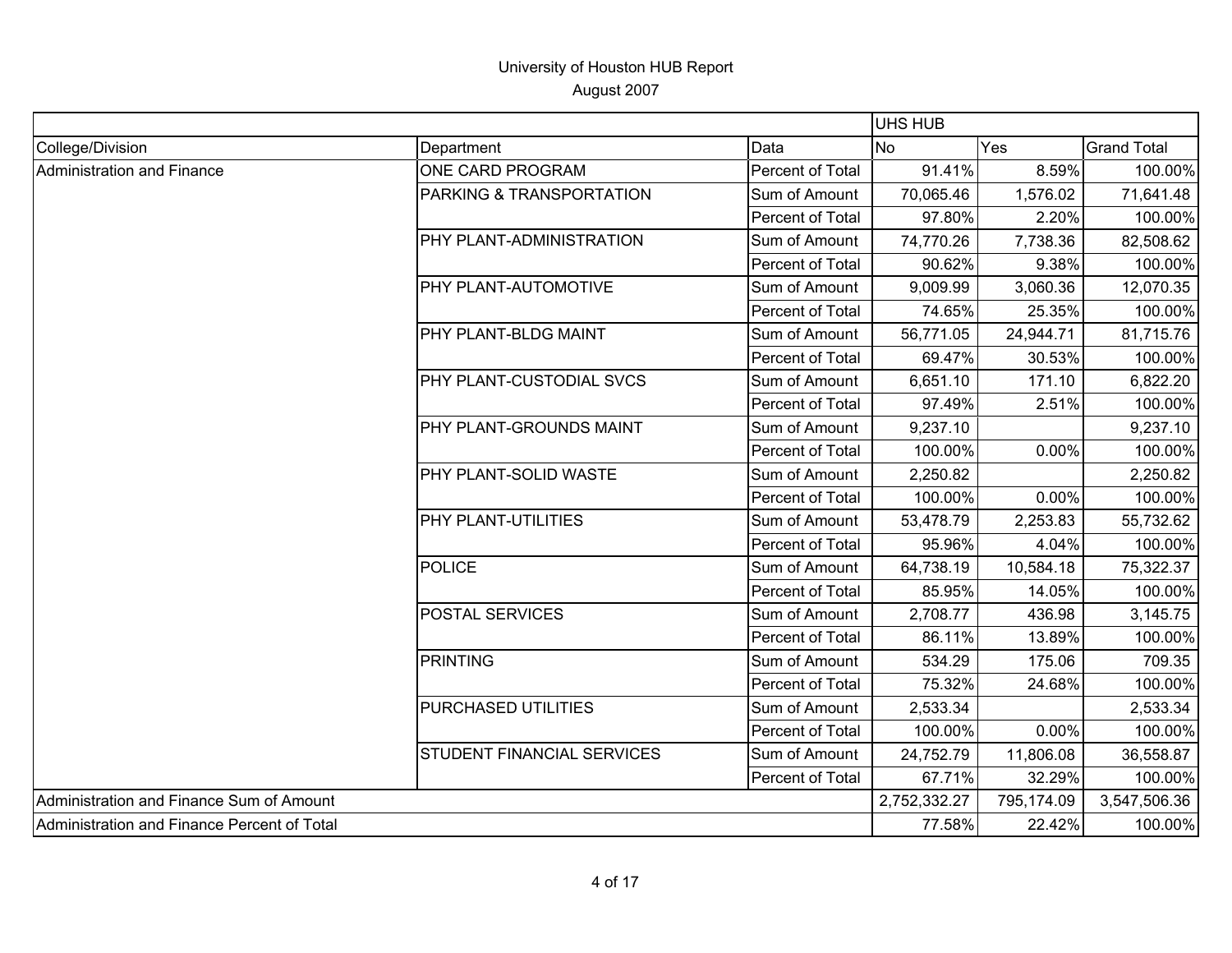|                                      |                                           |                  | <b>UHS HUB</b> |           |                    |
|--------------------------------------|-------------------------------------------|------------------|----------------|-----------|--------------------|
| College/Division                     | Department                                | Data             | <b>No</b>      | Yes       | <b>Grand Total</b> |
| Architecture                         | <b>DEAN, ARCHITECTURE</b>                 | Sum of Amount    | 37,906.25      | 18,493.00 | 56,399.25          |
|                                      |                                           | Percent of Total | 67.21%         | 32.79%    | 100.00%            |
| Architecture Sum of Amount           |                                           |                  | 37,906.25      | 18,493.00 | 56,399.25          |
| <b>Architecture Percent of Total</b> |                                           |                  | 67.21%         | 32.79%    | 100.00%            |
| <b>Athletics</b>                     | <b>INTERCOLLEGIATE ATHLETICS</b>          | Sum of Amount    | 188,389.09     | 77,098.39 | 265,487.48         |
|                                      |                                           | Percent of Total | 70.96%         | 29.04%    | 100.00%            |
| Athletics Sum of Amount              |                                           |                  | 188,389.09     | 77,098.39 | 265,487.48         |
| Athletics Percent of Total           |                                           |                  | 70.96%         | 29.04%    | 100.00%            |
| <b>Business Administration</b>       | <b>ACCOUNTANCY AND TAXATION</b>           | Sum of Amount    | 2,006.93       | 7,375.23  | 9,382.16           |
|                                      |                                           | Percent of Total | 21.39%         | 78.61%    | 100.00%            |
|                                      | <b>BAUER CAREER SERVICES CTR</b>          | Sum of Amount    | 10,272.55      | 310.11    | 10,582.66          |
|                                      |                                           | Percent of Total | 97.07%         | 2.93%     | 100.00%            |
|                                      | <b>CTR FOR ENTREPRENEURSHIP &amp; INN</b> | Sum of Amount    | 4,255.58       | 360.26    | 4,615.84           |
|                                      |                                           | Percent of Total | 92.20%         | 7.80%     | 100.00%            |
|                                      | DEAN, BUSINESS ADMINISTRATION             | Sum of Amount    | 72,916.48      | 24,036.94 | 96,953.42          |
|                                      |                                           | Percent of Total | 75.21%         | 24.79%    | 100.00%            |
|                                      | <b>DECISION AND INFORMATION SCIEN</b>     | Sum of Amount    | 2,617.86       | 2,761.78  | 5,379.64           |
|                                      |                                           | Percent of Total | 48.66%         | 51.34%    | 100.00%            |
|                                      | <b>EXECUTIVE DEGREE PROGRAMS</b>          | Sum of Amount    | 2,254.51       | 1,347.75  | 3,602.26           |
|                                      |                                           | Percent of Total | 62.59%         | 37.41%    | 100.00%            |
|                                      | <b>FINANCE</b>                            | Sum of Amount    | 3,536.74       | 2,036.75  | 5,573.49           |
|                                      |                                           | Percent of Total | 63.46%         | 36.54%    | 100.00%            |
|                                      | <b>GLOBAL ENERGY MGMT INST</b>            | Sum of Amount    | 44.65          |           | 44.65              |
|                                      |                                           | Percent of Total | 100.00%        | 0.00%     | 100.00%            |
|                                      | <b>MANAGEMENT</b>                         | Sum of Amount    | 2,722.90       | 486.62    | 3,209.52           |
|                                      |                                           | Percent of Total | 84.84%         | 15.16%    | 100.00%            |
|                                      | <b>MARKETING</b>                          | Sum of Amount    | 475.43         | 689.26    | 1,164.69           |
|                                      |                                           | Percent of Total | 40.82%         | 59.18%    | 100.00%            |
|                                      | <b>MBA STUDENT SERVICES CENTER</b>        | Sum of Amount    | 19,511.59      | 201.71    | 19,713.30          |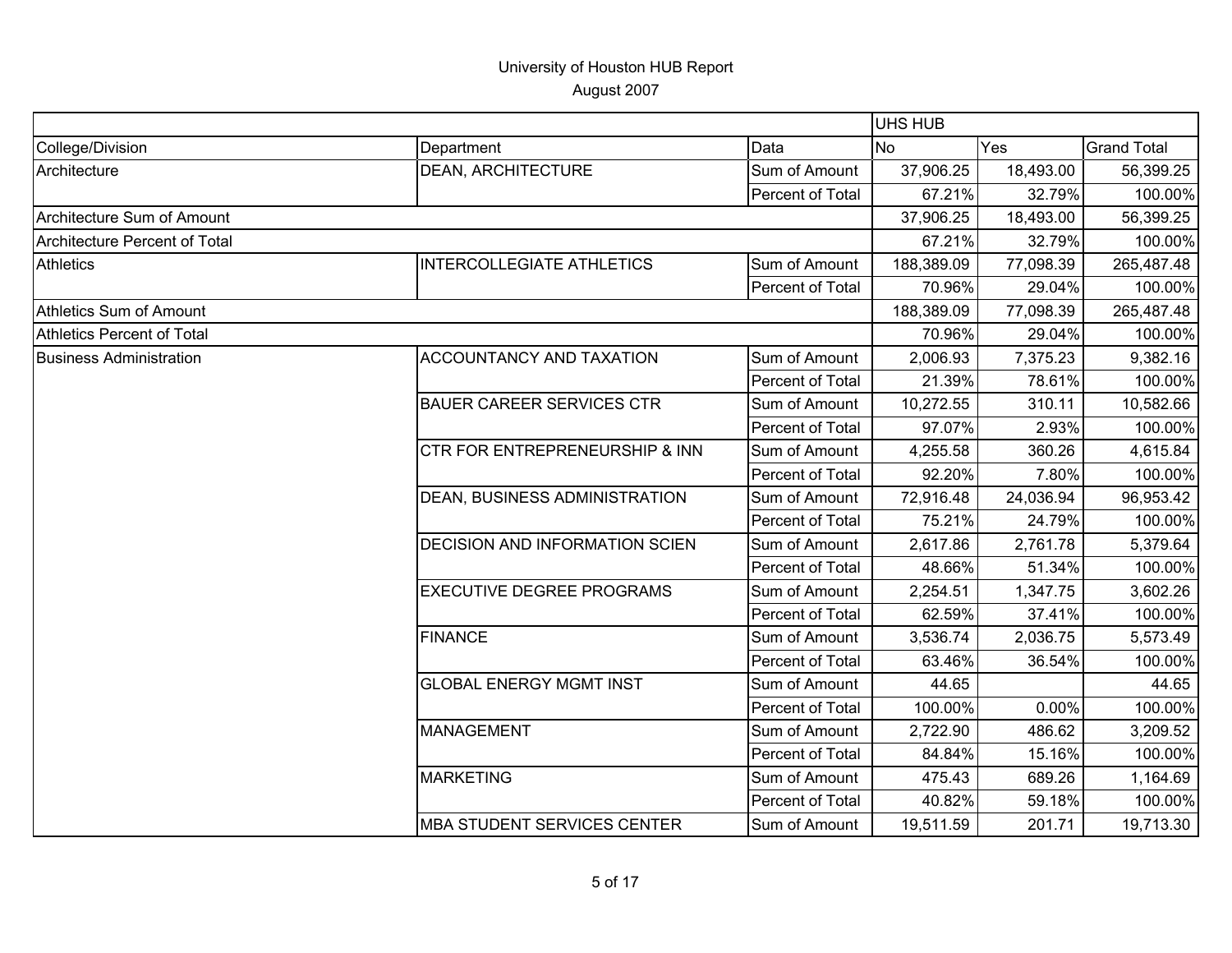|                                          |                                       |                  | <b>UHS HUB</b> |            |                    |
|------------------------------------------|---------------------------------------|------------------|----------------|------------|--------------------|
| College/Division                         | Department                            | Data             | <b>No</b>      | Yes        | <b>Grand Total</b> |
| <b>Business Administration</b>           | <b>MBA STUDENT SERVICES CENTER</b>    | Percent of Total | 98.98%         | 1.02%      | 100.00%            |
|                                          | <b>RESEARCH AND INSTR COMPUTING S</b> | Sum of Amount    | 7,682.76       | 3,333.14   | 11,015.90          |
|                                          |                                       | Percent of Total | 69.74%         | 30.26%     | 100.00%            |
|                                          | SALES EXCELLENCE INSTITUTE            | Sum of Amount    | 4,675.55       | 1,468.27   | 6,143.82           |
|                                          |                                       | Percent of Total | 76.10%         | 23.90%     | 100.00%            |
|                                          | SMALL BUSINESS DEV CENTER             | Sum of Amount    | 97,147.40      | 60,592.50  | 157,739.90         |
|                                          |                                       | Percent of Total | 61.59%         | 38.41%     | 100.00%            |
|                                          | UNDERGRAD BUSINESS PROG               | Sum of Amount    | 1,632.97       | 495.34     | 2,128.31           |
|                                          |                                       | Percent of Total | 76.73%         | 23.27%     | 100.00%            |
| Business Administration Sum of Amount    |                                       |                  | 231,753.90     | 105,495.66 | 337,249.56         |
| Business Administration Percent of Total |                                       |                  | 68.72%         | 31.28%     | 100.00%            |
| Chancellor/President                     | <b>AFFIRMATIVE ACTION</b>             | Sum of Amount    | 57.24          |            | 57.24              |
|                                          |                                       | Percent of Total | 100.00%        | 0.00%      | 100.00%            |
|                                          | OFFICE OF SPECIAL EVENTS              | Sum of Amount    |                | 39.91      | 39.91              |
|                                          |                                       | Percent of Total | 0.00%          | 100.00%    | 100.00%            |
|                                          | PRESIDENT                             | Sum of Amount    | 390.31         | 890.25     | 1,280.56           |
|                                          |                                       | Percent of Total | 30.48%         | 69.52%     | 100.00%            |
| Chancellor/President Sum of Amount       |                                       |                  | 447.55         | 930.16     | 1,377.71           |
| Chancellor/President Percent of Total    |                                       |                  | 32.49%         | 67.51%     | 100.00%            |
| Education                                | CENTER FOR INFO TECH IN EDUCATION     | Sum of Amount    | 25,350.48      | 78,915.46  | 104,265.94         |
|                                          |                                       | Percent of Total | 24.31%         | 75.69%     | 100.00%            |
|                                          | CONSISTENCY MGMT & COOP DISCIP        | Sum of Amount    | 41,526.90      | 499.99     | 42,026.89          |
|                                          |                                       | Percent of Total | 98.81%         | 1.19%      | 100.00%            |
|                                          | <b>CURRICULUM AND INSTRUCTION</b>     | Sum of Amount    | 9,626.18       | 2,947.56   | 12,573.74          |
|                                          |                                       | Percent of Total | 76.56%         | 23.44%     | 100.00%            |
|                                          | <b>DEAN, EDUCATION</b>                | Sum of Amount    | 5,673.84       | 11,231.50  | 16,905.34          |
|                                          |                                       | Percent of Total | 33.56%         | 66.44%     | 100.00%            |
|                                          | EDU. LEADERSHIP & CULTURAL STU        | Sum of Amount    | 2,998.23       | 339.24     | 3,337.47           |
|                                          |                                       | Percent of Total | 89.84%         | 10.16%     | 100.00%            |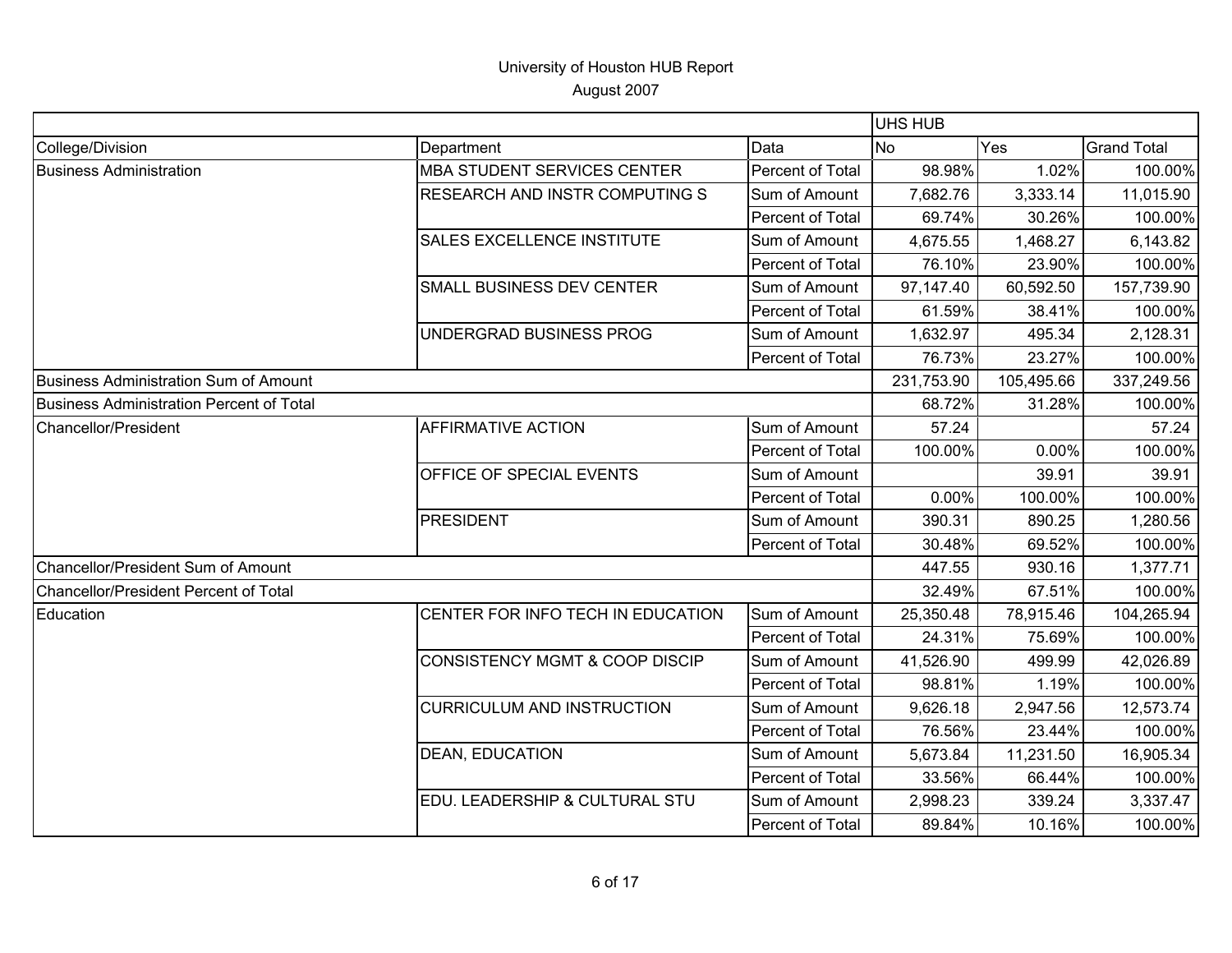|                                   |                                       |                         | UHS HUB    |            |                    |
|-----------------------------------|---------------------------------------|-------------------------|------------|------------|--------------------|
| College/Division                  | Department                            | Data                    | No         | Yes        | <b>Grand Total</b> |
| Education                         | EDUCATIONAL PSYCHOLOGY                | Sum of Amount           | 7,684.86   | 2,673.73   | 10,358.59          |
|                                   |                                       | Percent of Total        | 74.19%     | 25.81%     | 100.00%            |
|                                   | HEALTH AND HUMAN PERFORMANCE          | Sum of Amount           | 134,162.29 | 2,580.78   | 136,743.07         |
|                                   |                                       | Percent of Total        | 98.11%     | 1.89%      | 100.00%            |
|                                   | HUMAN DEVELOPMENT LAB                 | Sum of Amount           | 111.07     | 1,153.26   | 1,264.33           |
|                                   |                                       | Percent of Total        | 8.78%      | 91.22%     | 100.00%            |
|                                   | INSTITUTE FOR URBAN EDUCATION         | Sum of Amount           | 792.00     | 740.92     | 1,532.92           |
|                                   |                                       | Percent of Total        | 51.67%     | 48.33%     | 100.00%            |
|                                   | TEACHER EDUCATION AND CERTIFIC        | Sum of Amount           | 6,646.96   | 4,178.10   | 10,825.06          |
|                                   |                                       | Percent of Total        | 61.40%     | 38.60%     | 100.00%            |
| <b>Education Sum of Amount</b>    |                                       |                         | 234,572.81 | 105,260.54 | 339,833.35         |
| <b>Education Percent of Total</b> |                                       |                         | 69.03%     | 30.97%     | 100.00%            |
| Engineering                       | CENTER FOR NANOMAGNETIC SYSTEM        | Sum of Amount           | 185.62     |            | 185.62             |
|                                   |                                       | Percent of Total        | 100.00%    | 0.00%      | 100.00%            |
|                                   | <b>CHEMICAL ENGINEERING</b>           | Sum of Amount           | 28,271.12  | 2,380.07   | 30,651.19          |
|                                   |                                       | <b>Percent of Total</b> | 92.23%     | 7.77%      | 100.00%            |
|                                   | <b>CIVIL ENGINEERING</b>              | Sum of Amount           | 58,823.52  | 12,007.27  | 70,830.79          |
|                                   |                                       | Percent of Total        | 83.05%     | 16.95%     | 100.00%            |
|                                   | <b>COMPOSITE ENGR APPLICATIONS CT</b> | Sum of Amount           | 72.90      |            | 72.90              |
|                                   |                                       | Percent of Total        | 100.00%    | 0.00%      | 100.00%            |
|                                   | CTR FOR INNOVATIVE GROUTING           | Sum of Amount           | 5,455.30   | 600.08     | 6,055.38           |
|                                   |                                       | Percent of Total        | 90.09%     | 9.91%      | 100.00%            |
|                                   | <b>DEAN, ENGINEERING</b>              | Sum of Amount           | 21,536.97  | 7,117.97   | 28,654.94          |
|                                   |                                       | Percent of Total        | 75.16%     | 24.84%     | 100.00%            |
|                                   | <b>ELECTRICAL ENGINEERING</b>         | Sum of Amount           | 64,620.58  | 9,194.19   | 73,814.77          |
|                                   |                                       | Percent of Total        | 87.54%     | 12.46%     | 100.00%            |
|                                   | <b>ENGINEERING SERVICES</b>           | Sum of Amount           | 594.00     | 732.72     | 1,326.72           |
|                                   |                                       | Percent of Total        | 44.77%     | 55.23%     | 100.00%            |
|                                   | <b>INDUSTRIAL ENGINEERING</b>         | Sum of Amount           | 1,212.59   | 13,052.91  | 14,265.50          |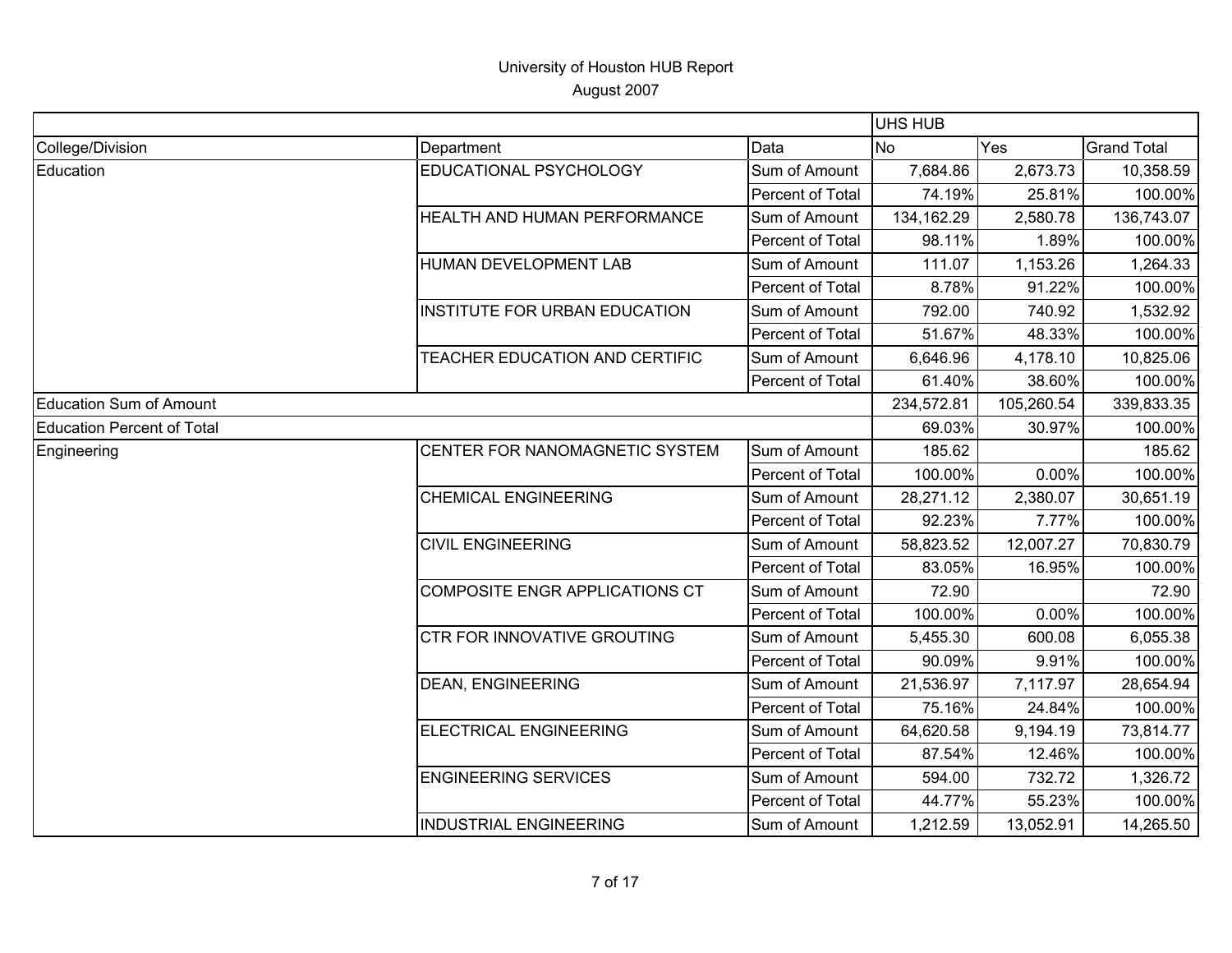|                                                  |                                     |                  | UHS HUB    |           |                    |
|--------------------------------------------------|-------------------------------------|------------------|------------|-----------|--------------------|
| College/Division                                 | Department                          | Data             | <b>No</b>  | Yes       | <b>Grand Total</b> |
| Engineering                                      | <b>INDUSTRIAL ENGINEERING</b>       | Percent of Total | 8.50%      | 91.50%    | 100.00%            |
|                                                  | <b>MECHANICAL ENGINEERING</b>       | Sum of Amount    | 17,514.03  |           | 17,514.03          |
|                                                  |                                     | Percent of Total | 100.00%    | 0.00%     | 100.00%            |
|                                                  | NANOSYSTEM MANUFACTURING CTR        | Sum of Amount    | 4.92       |           | 4.92               |
|                                                  |                                     | Percent of Total | 100.00%    | 0.00%     | 100.00%            |
| Engineering Sum of Amount                        |                                     |                  | 198,291.55 | 45,085.21 | 243,376.76         |
| Engineering Percent of Total                     |                                     |                  | 81.48%     | 18.52%    | 100.00%            |
| <b>Graduate College of Social Work</b>           | <b>ADMISSIONS</b>                   | Sum of Amount    |            | 151.83    | 151.83             |
|                                                  |                                     | Percent of Total | 0.00%      | 100.00%   | 100.00%            |
|                                                  | <b>ALUMNI &amp; CAREER SERVICES</b> | Sum of Amount    | 229.90     |           | 229.90             |
|                                                  |                                     | Percent of Total | 100.00%    | 0.00%     | 100.00%            |
|                                                  | <b>AMERICAN HUMANICS</b>            | Sum of Amount    | 28.81      | 199.23    | 228.04             |
|                                                  |                                     | Percent of Total | 12.63%     | 87.37%    | 100.00%            |
|                                                  | DEAN, SOCIAL WORK                   | Sum of Amount    | 4,418.97   | 10,716.17 | 15,135.14          |
|                                                  |                                     | Percent of Total | 29.20%     | 70.80%    | 100.00%            |
|                                                  | <b>DEVELOPMENT</b>                  | Sum of Amount    | 34.50      |           | 34.50              |
|                                                  |                                     | Percent of Total | 100.00%    | 0.00%     | 100.00%            |
|                                                  | <b>FIELD OFFICE</b>                 | Sum of Amount    | 373.50     |           | 373.50             |
|                                                  |                                     | Percent of Total | 100.00%    | 0.00%     | 100.00%            |
|                                                  | LEADERSHIP & CHANGE                 | Sum of Amount    |            | 352.32    | 352.32             |
|                                                  |                                     | Percent of Total | 0.00%      | 100.00%   | 100.00%            |
|                                                  | <b>OCP</b>                          | Sum of Amount    | 15,841.33  | 1,282.96  | 17,124.29          |
|                                                  |                                     | Percent of Total | 92.51%     | 7.49%     | 100.00%            |
|                                                  | <b>ODSPR</b>                        | Sum of Amount    | 8,504.29   | 6,466.77  | 14,971.06          |
|                                                  |                                     | Percent of Total | 56.80%     | 43.20%    | 100.00%            |
|                                                  | PHD PROGRAM                         | Sum of Amount    | 175.00     | 53.04     | 228.04             |
|                                                  |                                     | Percent of Total | 76.74%     | 23.26%    | 100.00%            |
| Graduate College of Social Work Sum of Amount    |                                     |                  | 29,606.30  | 19,222.32 | 48,828.62          |
| Graduate College of Social Work Percent of Total |                                     |                  | 60.63%     | 39.37%    | 100.00%            |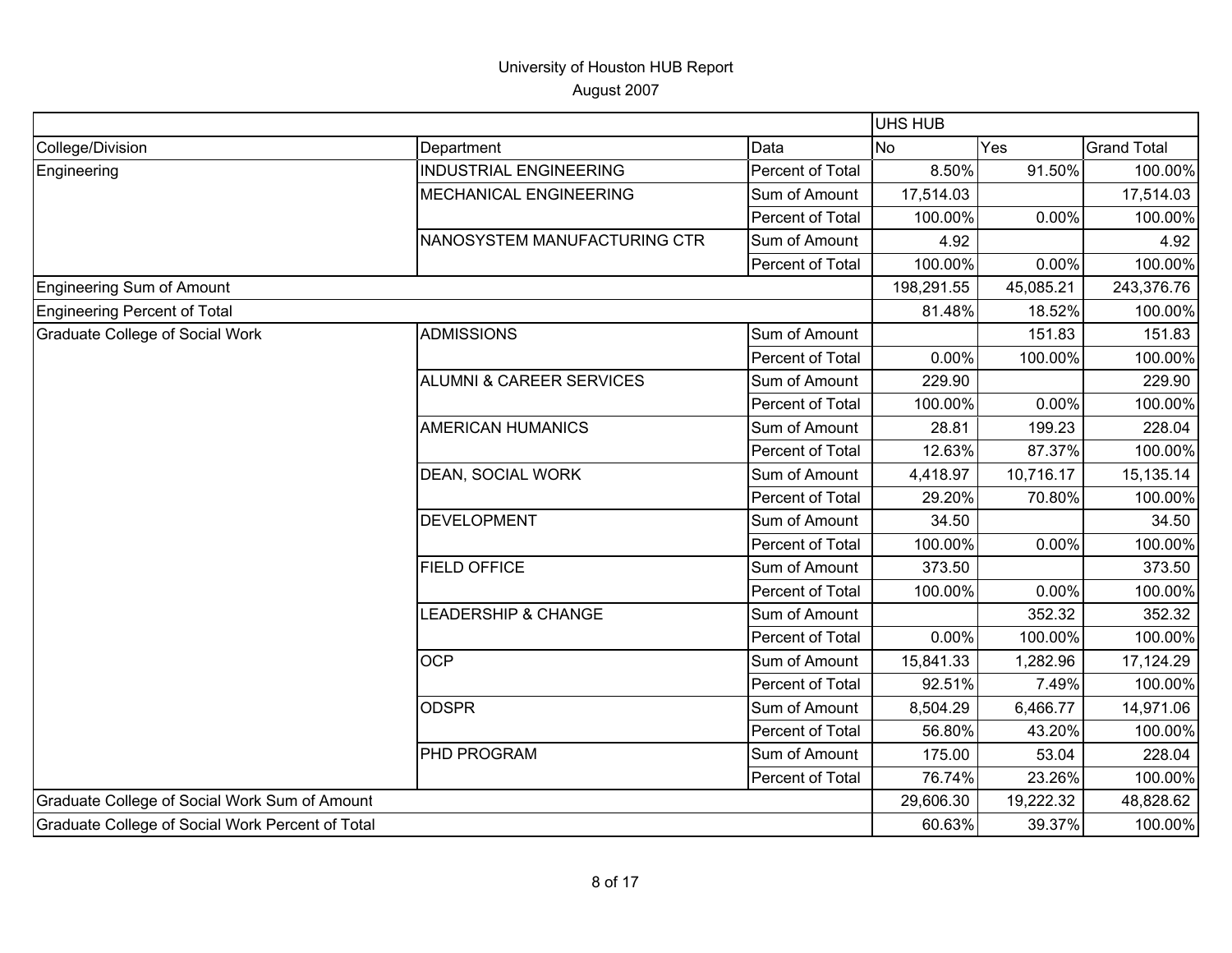|                                                  |                                   |                  | <b>UHS HUB</b> |           |                    |
|--------------------------------------------------|-----------------------------------|------------------|----------------|-----------|--------------------|
| College/Division                                 | Department                        | Data             | <b>No</b>      | Yes       | <b>Grand Total</b> |
| <b>Honors College</b>                            | <b>DEAN, HONORS COLLEGE</b>       | Sum of Amount    | 5,657.91       | 1,650.66  | 7,308.57           |
|                                                  |                                   | Percent of Total | 77.41%         | 22.59%    | 100.00%            |
|                                                  | <b>HOUSTON TEACHERS INSTITUTE</b> | Sum of Amount    | 14.85          | 219.23    | 234.08             |
|                                                  |                                   | Percent of Total | 6.34%          | 93.66%    | 100.00%            |
| Honors College Sum of Amount                     |                                   |                  | 5,672.76       | 1,869.89  | 7,542.65           |
| Honors College Percent of Total                  |                                   |                  | 75.21%         | 24.79%    | 100.00%            |
| Hotel and Restaurant Management                  | DEAN, HOTEL & RESTAURANT MANAG    | Sum of Amount    | 38,068.99      |           | 38,068.99          |
|                                                  |                                   | Percent of Total | 100.00%        | 0.00%     | 100.00%            |
|                                                  | HOTEL AND RESTAURANT MANAGEMEN    | Sum of Amount    | 124,211.06     | 1,716.49  | 125,927.55         |
|                                                  |                                   | Percent of Total | 98.64%         | 1.36%     | 100.00%            |
| Hotel and Restaurant Management Sum of Amount    |                                   |                  | 162,280.05     | 1,716.49  | 163,996.54         |
| Hotel and Restaurant Management Percent of Total |                                   |                  | 98.95%         | 1.05%     | 100.00%            |
| Law Center                                       | DEAN, LAW                         | Sum of Amount    | 207,539.96     | 32,167.32 | 239,707.28         |
|                                                  |                                   | Percent of Total | 86.58%         | 13.42%    | 100.00%            |
|                                                  | LAW                               | Sum of Amount    | 8,822.46       |           | 8,822.46           |
| Law Center Sum of Amount                         |                                   | Percent of Total | 100.00%        | 0.00%     | 100.00%            |
|                                                  | LAW INFORMATION TECHNOLOGY        | Sum of Amount    | 7,914.93       | 2,270.95  | 10,185.88          |
|                                                  |                                   | Percent of Total | 77.70%         | 22.30%    | 100.00%            |
|                                                  | <b>LAW LIBRARY</b>                | Sum of Amount    | 70,253.99      | 1,225.79  | 71,479.78          |
|                                                  |                                   | Percent of Total | 98.29%         | 1.71%     | 100.00%            |
|                                                  |                                   |                  | 294,531.34     | 35,664.06 | 330,195.40         |
| Law Center Percent of Total                      |                                   |                  | 89.20%         | 10.80%    | 100.00%            |
| Liberal Arts and Social Sciences                 | <b>AEROSPACE STUDIES</b>          | Sum of Amount    | 1,322.72       | 1,144.91  | 2,467.63           |
|                                                  |                                   | Percent of Total | 53.60%         | 46.40%    | 100.00%            |
|                                                  | AFRICAN-AMERICAN STUDIES          | Sum of Amount    | 2,144.33       | 7,406.47  | 9,550.80           |
|                                                  |                                   | Percent of Total | 22.45%         | 77.55%    | 100.00%            |
|                                                  | <b>ANTHROPOLOGY</b>               | Sum of Amount    | 2,600.30       |           | 2,600.30           |
|                                                  |                                   | Percent of Total | 100.00%        | 0.00%     | 100.00%            |
|                                                  | <b>ART</b>                        | Sum of Amount    | 5,416.40       | 20,182.25 | 25,598.65          |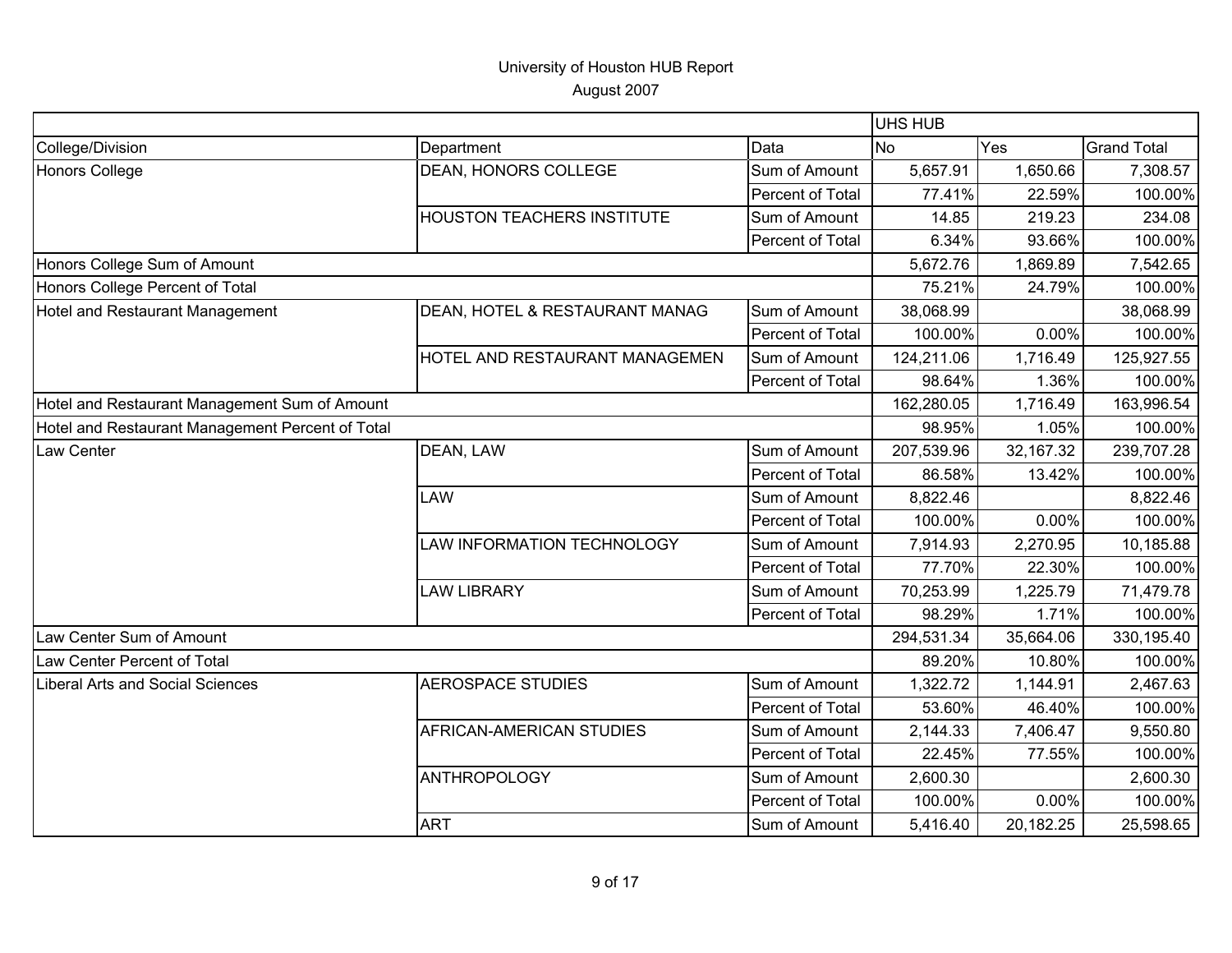|                                  |                                 |                  | UHS HUB   |           |                    |
|----------------------------------|---------------------------------|------------------|-----------|-----------|--------------------|
| College/Division                 | Department                      | Data             | No        | Yes       | <b>Grand Total</b> |
| Liberal Arts and Social Sciences | <b>ART</b>                      | Percent of Total | 21.16%    | 78.84%    | 100.00%            |
|                                  | <b>ARTE PUBLICO</b>             | Sum of Amount    | 29,698.94 | 248.74    | 29,947.68          |
|                                  |                                 | Percent of Total | 99.17%    | 0.83%     | 100.00%            |
|                                  | <b>BAND</b>                     | Sum of Amount    | 11,317.94 |           | 11,317.94          |
|                                  |                                 | Percent of Total | 100.00%   | 0.00%     | 100.00%            |
|                                  | <b>BLAFFER GALLERY</b>          | Sum of Amount    | 7,012.97  | 646.74    | 7,659.71           |
|                                  |                                 | Percent of Total | 91.56%    | 8.44%     | 100.00%            |
|                                  | CENTER FOR PUBLIC POLICY        | Sum of Amount    | 246.74    | 134.13    | 380.87             |
|                                  |                                 | Percent of Total | 64.78%    | 35.22%    | 100.00%            |
|                                  | <b>COMMUNICATION</b>            | Sum of Amount    | 5,602.06  | 42,767.95 | 48,370.01          |
|                                  |                                 | Percent of Total | 11.58%    | 88.42%    | 100.00%            |
|                                  | <b>COMMUNICATIONS DISORDERS</b> | Sum of Amount    | 2,555.53  | 470.44    | 3,025.97           |
|                                  |                                 | Percent of Total | 84.45%    | 15.55%    | 100.00%            |
|                                  | DEAN, LIBERAL ARTS & SOC SCI    | Sum of Amount    | 11,398.92 | 7,218.92  | 18,617.84          |
|                                  |                                 | Percent of Total | 61.23%    | 38.77%    | 100.00%            |
|                                  | <b>ECONOMICS</b>                | Sum of Amount    | 4,207.57  | 4,173.54  | 8,381.11           |
|                                  |                                 | Percent of Total | 50.20%    | 49.80%    | 100.00%            |
|                                  | <b>ENGLISH</b>                  | Sum of Amount    | 26,525.00 | 19,371.52 | 45,896.52          |
|                                  |                                 | Percent of Total | 57.79%    | 42.21%    | 100.00%            |
|                                  | <b>HISTORY</b>                  | Sum of Amount    | 5,094.99  | 945.74    | 6,040.73           |
|                                  |                                 | Percent of Total | 84.34%    | 15.66%    | 100.00%            |
|                                  | <b>MEXICAN-AMERICAN STUDIES</b> | Sum of Amount    | 12,188.51 | 1,021.99  | 13,210.50          |
|                                  |                                 | Percent of Total | 92.26%    | 7.74%     | 100.00%            |
|                                  | <b>MILITARY SCIENCE</b>         | Sum of Amount    | 374.74    | 497.32    | 872.06             |
|                                  |                                 | Percent of Total | 42.97%    | 57.03%    | 100.00%            |
|                                  | MODERN AND CLASSICAL LANGUAGES  | Sum of Amount    | 23,756.17 | 1,269.55  | 25,025.72          |
|                                  |                                 | Percent of Total | 94.93%    | 5.07%     | 100.00%            |
|                                  | <b>MUSIC</b>                    | Sum of Amount    | 14,526.23 | 2,691.78  | 17,218.01          |
|                                  |                                 | Percent of Total | 84.37%    | 15.63%    | 100.00%            |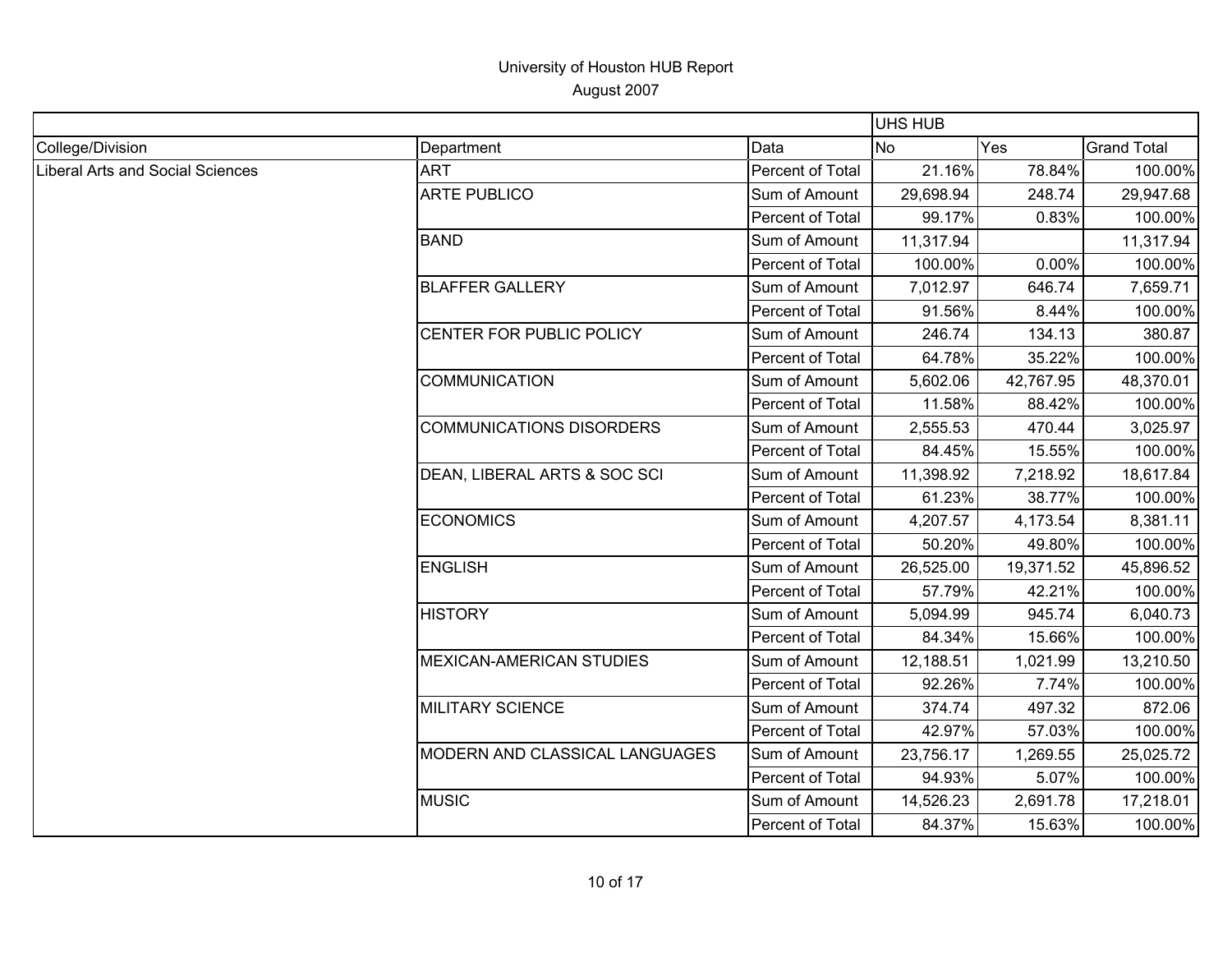|                                                   |                                   |                  | <b>UHS HUB</b> |            |                    |
|---------------------------------------------------|-----------------------------------|------------------|----------------|------------|--------------------|
| College/Division                                  | Department                        | Data             | <b>No</b>      | Yes        | <b>Grand Total</b> |
| <b>Liberal Arts and Social Sciences</b>           | <b>PHILOSOPHY</b>                 | Sum of Amount    | 91.72          |            | 91.72              |
|                                                   |                                   | Percent of Total | 100.00%        | 0.00%      | 100.00%            |
|                                                   | POLITICAL SCIENCE                 | Sum of Amount    | 12,929.45      | 163.40     | 13,092.85          |
|                                                   |                                   | Percent of Total | 98.75%         | 1.25%      | 100.00%            |
|                                                   | <b>PSYCHOLOGY</b>                 | Sum of Amount    | 14,582.57      | 1,980.46   | 16,563.03          |
|                                                   |                                   | Percent of Total | 88.04%         | 11.96%     | 100.00%            |
|                                                   | <b>SOCIOLOGY</b>                  | Sum of Amount    | 945.53         | 2,272.15   | 3,217.68           |
|                                                   |                                   | Percent of Total | 29.39%         | 70.61%     | 100.00%            |
|                                                   | <b>THEATRE</b>                    | Sum of Amount    | 15,660.94      |            | 15,660.94          |
|                                                   |                                   | Percent of Total | 100.00%        | 0.00%      | 100.00%            |
|                                                   | <b>WRITING CENTER</b>             | Sum of Amount    | 1,833.92       | 21.76      | 1,855.68           |
|                                                   |                                   | Percent of Total | 98.83%         | 1.17%      | 100.00%            |
| Liberal Arts and Social Sciences Sum of Amount    |                                   |                  | 212,034.19     | 114,629.76 | 326,663.95         |
| Liberal Arts and Social Sciences Percent of Total |                                   |                  | 64.91%         | 35.09%     | 100.00%            |
| Library                                           | <b>UNIVERSITY LIBRARIES</b>       | Sum of Amount    | 470,516.06     | 121,221.02 | 591,737.08         |
|                                                   |                                   | Percent of Total | 79.51%         | 20.49%     | 100.00%            |
| Library Sum of Amount                             |                                   |                  | 470,516.06     | 121,221.02 | 591,737.08         |
| <b>Library Percent of Total</b>                   |                                   |                  | 79.51%         | 20.49%     | 100.00%            |
| Natural Science and Mathematics                   | <b>BIOLOGY &amp; BIOCHEMISTRY</b> | Sum of Amount    | 122,213.38     | 4,487.14   | 126,700.52         |
|                                                   |                                   | Percent of Total | 96.46%         | 3.54%      | 100.00%            |
|                                                   | <b>CAGE INSTITUTE</b>             | Sum of Amount    | 23.64          |            | 23.64              |
|                                                   |                                   | Percent of Total | 100.00%        | 0.00%      | 100.00%            |
|                                                   | <b>CHEMISTRY</b>                  | Sum of Amount    | 54,300.40      | 1,547.01   | 55,847.41          |
|                                                   |                                   | Percent of Total | 97.23%         | 2.77%      | 100.00%            |
|                                                   | <b>COMPUTER SCIENCE</b>           | Sum of Amount    | 3,571.93       | 9,599.80   | 13,171.73          |
|                                                   |                                   | Percent of Total | 27.12%         | 72.88%     | 100.00%            |
|                                                   | DEAN, NATURAL SCIENCE & MATHE     | Sum of Amount    | 52,189.67      | 1,258.23   | 53,447.90          |
|                                                   |                                   | Percent of Total | 97.65%         | 2.35%      | 100.00%            |
|                                                   | <b>GEOLOGY</b>                    | Sum of Amount    | 68,412.39      | 10,122.49  | 78,534.88          |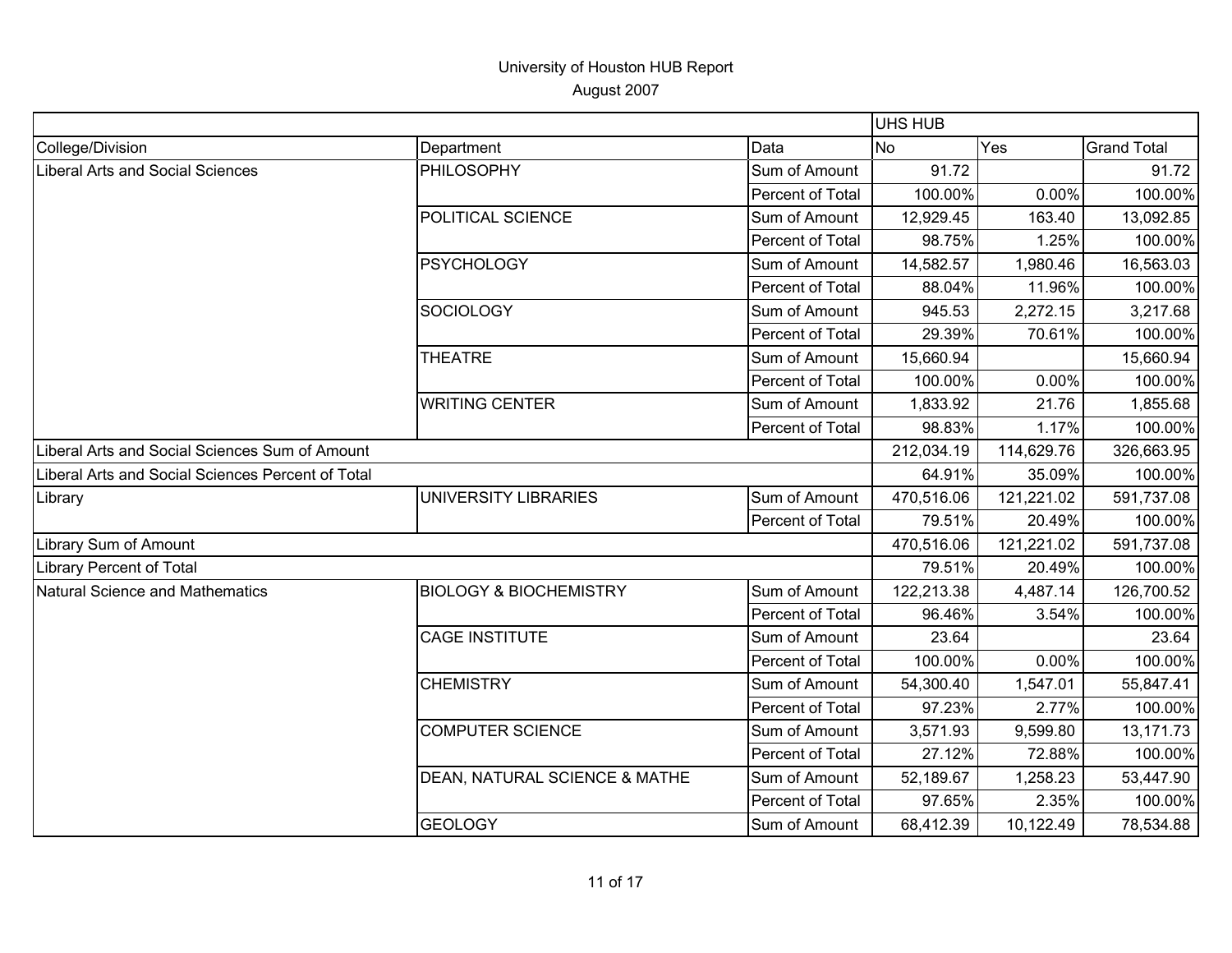|                                                  |                                |                  | <b>UHS HUB</b> |           |                    |
|--------------------------------------------------|--------------------------------|------------------|----------------|-----------|--------------------|
| College/Division                                 | Department                     | Data             | N <sub>o</sub> | Yes       | <b>Grand Total</b> |
| Natural Science and Mathematics                  | <b>GEOLOGY</b>                 | Percent of Total | 87.11%         | 12.89%    | 100.00%            |
|                                                  | <b>IMAQS</b>                   | Sum of Amount    | 38,130.59      | 120.00    | 38,250.59          |
|                                                  |                                | Percent of Total | 99.69%         | 0.31%     | 100.00%            |
|                                                  | <b>MATHEMATICS</b>             | Sum of Amount    | 18,049.60      | 849.14    | 18,898.74          |
|                                                  |                                | Percent of Total | 95.51%         | 4.49%     | 100.00%            |
|                                                  | <b>PHYSICS</b>                 | Sum of Amount    | 39,840.09      | 3,089.26  | 42,929.35          |
|                                                  |                                | Percent of Total | 92.80%         | 7.20%     | 100.00%            |
| Natural Science and Mathematics Sum of Amount    |                                |                  | 396,731.69     | 31,073.07 | 427,804.76         |
| Natural Science and Mathematics Percent of Total |                                |                  | 92.74%         | 7.26%     | 100.00%            |
| Optometry                                        | DEAN, OPTOMETRY                | Sum of Amount    | 36,919.15      | 6,461.12  | 43,380.27          |
|                                                  |                                | Percent of Total | 85.11%         | 14.89%    | 100.00%            |
|                                                  | OPT VISION SCIENCES            | Sum of Amount    | 51,564.66      | 33.46     | 51,598.12          |
|                                                  |                                | Percent of Total | 99.94%         | 0.06%     | 100.00%            |
|                                                  | OPTOMETRY CLINIC               | Sum of Amount    | 15,463.24      | 4,771.73  | 20,234.97          |
|                                                  |                                | Percent of Total | 76.42%         | 23.58%    | 100.00%            |
| Optometry Sum of Amount                          |                                |                  | 103,947.05     | 11,266.31 | 115,213.36         |
| Optometry Percent of Total                       |                                |                  | 90.22%         | 9.78%     | 100.00%            |
| Pharmacy                                         | CLINICAL PHARMACY & ADMINISTRA | Sum of Amount    | 5,011.92       | 4,510.01  | 9,521.93           |
|                                                  |                                | Percent of Total | 52.64%         | 47.36%    | 100.00%            |
|                                                  | DEAN, PHARMACY                 | Sum of Amount    | 25,596.31      | 31,364.94 | 56,961.25          |
|                                                  |                                | Percent of Total | 44.94%         | 55.06%    | 100.00%            |
|                                                  | INSTITUTE FOR DRUG EDUCATION   | Sum of Amount    | 6,411.19       |           | 6,411.19           |
|                                                  |                                | Percent of Total | 100.00%        | 0.00%     | 100.00%            |
|                                                  | PHARMACOLOGICAL & PHARMACEUTIC | Sum of Amount    | 58,805.62      | 473.27    | 59,278.89          |
|                                                  |                                | Percent of Total | 99.20%         | 0.80%     | 100.00%            |
| Pharmacy Sum of Amount                           |                                |                  | 95,825.04      | 36,348.22 | 132,173.26         |
| Pharmacy Percent of Total                        |                                |                  | 72.50%         | 27.50%    | 100.00%            |
| Research                                         | ANIMAL CARE OPERATIONS         | Sum of Amount    | 8,544.32       | 5,803.10  | 14,347.42          |
|                                                  |                                | Percent of Total | 59.55%         | 40.45%    | 100.00%            |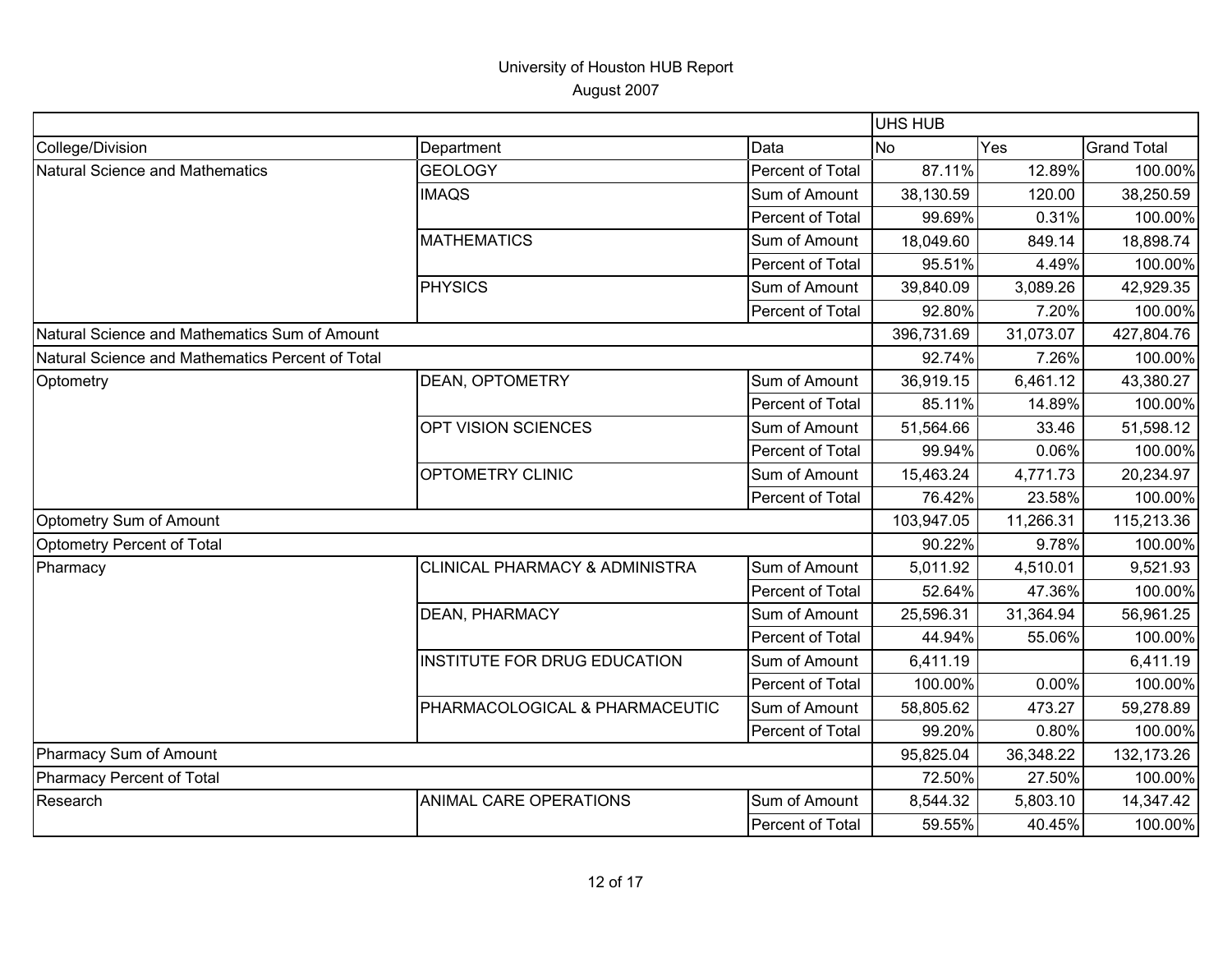|                  |                                    |                  | UHS HUB   |           |                                                                                                                                                                                                                                                                                                                                                                                          |
|------------------|------------------------------------|------------------|-----------|-----------|------------------------------------------------------------------------------------------------------------------------------------------------------------------------------------------------------------------------------------------------------------------------------------------------------------------------------------------------------------------------------------------|
| College/Division | Department                         | Data             | <b>No</b> | Yes       | <b>Grand Total</b>                                                                                                                                                                                                                                                                                                                                                                       |
| Research         | CENTER FOR ADVANCED MATERIALS      | Sum of Amount    | 11,570.02 | 373.75    | 11,943.77                                                                                                                                                                                                                                                                                                                                                                                |
|                  |                                    | Percent of Total | 96.87%    | 3.13%     | 100.00%                                                                                                                                                                                                                                                                                                                                                                                  |
|                  | <b>CMC</b>                         | Sum of Amount    | 991.36    |           | 991.36<br>0.00%<br>100.00%<br>2,200.88<br>8.59%<br>100.00%<br>1,692.29<br>100.00%<br>61.72<br>100.00%<br>0.00%<br>15,587.00<br>100.00%<br>0.00%<br>2,339.70<br>0.00%<br>100.00%<br>15,640.01<br>0.00%<br>100.00%<br>47,476.25<br>100.00%<br>627.10<br>100.00%<br>8,328.48<br>6.24%<br>100.00%<br>74.47<br>349.04<br>100.00%<br>29.99<br>0.00%<br>100.00%<br>1,833.38<br>100.00%<br>0.00% |
|                  |                                    | Percent of Total | 100.00%   |           |                                                                                                                                                                                                                                                                                                                                                                                          |
|                  | ENVIRONMENTAL INSTIT-HOUSTON       | Sum of Amount    | 2,011.72  | 189.16    |                                                                                                                                                                                                                                                                                                                                                                                          |
|                  |                                    | Percent of Total | 91.41%    |           |                                                                                                                                                                                                                                                                                                                                                                                          |
|                  | <b>GRANTS AND CONTRACTS</b>        | Sum of Amount    | 852.12    | 840.17    |                                                                                                                                                                                                                                                                                                                                                                                          |
|                  |                                    | Percent of Total | 50.35%    | 49.65%    |                                                                                                                                                                                                                                                                                                                                                                                          |
|                  | HOUSTON COASTAL CENTER             | Sum of Amount    | 61.72     |           |                                                                                                                                                                                                                                                                                                                                                                                          |
|                  |                                    | Percent of Total | 100.00%   |           |                                                                                                                                                                                                                                                                                                                                                                                          |
|                  | INSTITUTE FOR MOLECULAR DESIGN     | Sum of Amount    | 15,587.00 |           |                                                                                                                                                                                                                                                                                                                                                                                          |
|                  |                                    | Percent of Total | 100.00%   |           |                                                                                                                                                                                                                                                                                                                                                                                          |
|                  | INSTITUTE FOR SPACE SYSTEMS        | Sum of Amount    | 2,339.70  |           |                                                                                                                                                                                                                                                                                                                                                                                          |
|                  |                                    | Percent of Total | 100.00%   |           |                                                                                                                                                                                                                                                                                                                                                                                          |
|                  | OFFICE OF TECHNOLOGY MANAGEMEN     | Sum of Amount    | 15,640.01 |           |                                                                                                                                                                                                                                                                                                                                                                                          |
|                  |                                    | Percent of Total | 100.00%   |           |                                                                                                                                                                                                                                                                                                                                                                                          |
|                  | <b>RESEARCH</b>                    | Sum of Amount    | 21,448.41 | 26,027.84 |                                                                                                                                                                                                                                                                                                                                                                                          |
|                  |                                    | Percent of Total | 45.18%    | 54.82%    |                                                                                                                                                                                                                                                                                                                                                                                          |
|                  | RESEARCH FINANCIAL SERVICES        | Sum of Amount    | 286.20    | 340.90    |                                                                                                                                                                                                                                                                                                                                                                                          |
|                  |                                    | Percent of Total | 45.64%    | 54.36%    |                                                                                                                                                                                                                                                                                                                                                                                          |
|                  | <b>RESEARCH INFORMATION CENTER</b> | Sum of Amount    | 7,808.48  | 520.00    | 62,300.73                                                                                                                                                                                                                                                                                                                                                                                |
|                  |                                    | Percent of Total | 93.76%    |           |                                                                                                                                                                                                                                                                                                                                                                                          |
|                  | RESEARCH POLICIES/COMP/COMMITT     | Sum of Amount    | 274.57    |           |                                                                                                                                                                                                                                                                                                                                                                                          |
|                  |                                    | Percent of Total | 78.66%    | 21.34%    |                                                                                                                                                                                                                                                                                                                                                                                          |
|                  | SPACE VACUUM EPITAXY CENTER        | Sum of Amount    | 29.99     |           |                                                                                                                                                                                                                                                                                                                                                                                          |
|                  |                                    | Percent of Total | 100.00%   |           |                                                                                                                                                                                                                                                                                                                                                                                          |
|                  | SUPER CONDUCT & ADV MATERIALS      | Sum of Amount    | 1,833.38  |           |                                                                                                                                                                                                                                                                                                                                                                                          |
|                  |                                    | Percent of Total | 100.00%   |           |                                                                                                                                                                                                                                                                                                                                                                                          |
|                  | <b>TCSUH</b>                       | Sum of Amount    | 62,065.77 | 234.96    |                                                                                                                                                                                                                                                                                                                                                                                          |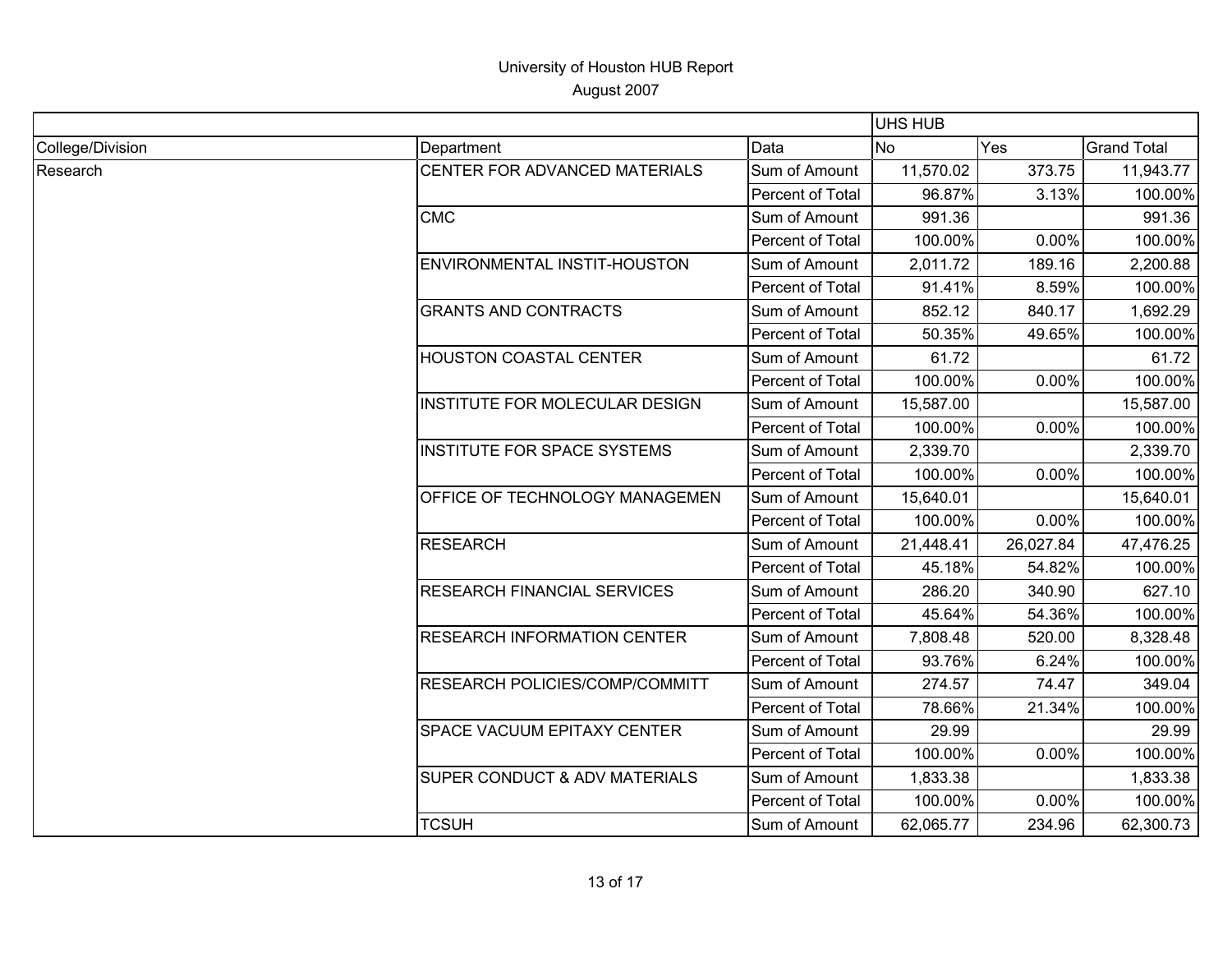|                                  |                                                     |                         | <b>UHS HUB</b> |           |                    |
|----------------------------------|-----------------------------------------------------|-------------------------|----------------|-----------|--------------------|
| College/Division                 | Department                                          | Data                    | <b>No</b>      | Yes       | <b>Grand Total</b> |
| Research                         | <b>TCSUH</b>                                        | Percent of Total        | 99.62%         | 0.38%     | 100.00%            |
|                                  | <b>TIMES</b>                                        | Sum of Amount           | 42,345.34      | 13,743.67 | 56,089.01          |
|                                  |                                                     | Percent of Total        | 75.50%         | 24.50%    | 100.00%            |
|                                  | TX LEARNING/COMPUTATIONAL CTR                       | Sum of Amount           | 50,191.03      | 1,946.96  | 52,137.99          |
|                                  |                                                     | Percent of Total        | 96.27%         | 3.73%     | 100.00%            |
| <b>Research Sum of Amount</b>    |                                                     |                         | 243,881.14     | 50,094.98 | 293,976.12         |
| <b>Research Percent of Total</b> |                                                     |                         | 82.96%         | 17.04%    | 100.00%            |
| <b>Student Affairs</b>           | <b>CAMPUS ACTIVITIES</b>                            | Sum of Amount           | 68,079.26      | 2,846.66  | 70,925.92          |
|                                  |                                                     | Percent of Total        | 95.99%         | 4.01%     | 100.00%            |
|                                  | <b>CAMPUS RECREATION</b>                            | Sum of Amount           | 115,094.98     | 15,656.79 | 130,751.77         |
|                                  |                                                     | Percent of Total        | 88.03%         | 11.97%    | 100.00%            |
|                                  | CENTER FOR STUDENTS W/DISABILI<br>CHILD CARE CENTER | Sum of Amount           | 18,924.09      | 582.79    | 19,506.88          |
|                                  |                                                     | Percent of Total        | 97.01%         | 2.99%     | 100.00%            |
|                                  |                                                     | Sum of Amount           | 10,777.83      | 1,558.02  | 12,335.85          |
|                                  |                                                     | Percent of Total        | 87.37%         | 12.63%    | 100.00%            |
|                                  | <b>COUNSELING AND PSYCH SVCS</b>                    | Sum of Amount           | 3,407.46       | 1,369.00  | 4,776.46           |
|                                  |                                                     | <b>Percent of Total</b> | 71.34%         | 28.66%    | 100.00%            |
|                                  | <b>DEAN OF STUDENTS</b>                             | Sum of Amount           | 12,447.96      |           | 12,447.96          |
|                                  |                                                     | Percent of Total        | 100.00%        | 0.00%     | 100.00%            |
|                                  | INT'L STUDENT & SCHOLAR SERVIC                      | Sum of Amount           | 11,257.42      | 6,049.25  | 17,306.67          |
|                                  |                                                     | Percent of Total        | 65.05%         | 34.95%    | 100.00%            |
|                                  | LEARNING AND ASSESSMENT SVCS                        | Sum of Amount           | 891.19         | 653.99    | 1,545.18           |
|                                  |                                                     | Percent of Total        | 57.68%         | 42.32%    | 100.00%            |
|                                  | LEARNING SUPPORT SERVICES                           | Sum of Amount           | 5,000.46       | 1,053.15  | 6,053.61           |
|                                  |                                                     | Percent of Total        | 82.60%         | 17.40%    | 100.00%            |
|                                  | <b>RELIGION CENTER</b>                              | Sum of Amount           | 398.95         |           | 398.95             |
|                                  |                                                     | Percent of Total        | 100.00%        | 0.00%     | 100.00%            |
|                                  | <b>RESIDENTIAL LIFE &amp; HOUSING</b>               | Sum of Amount           | 621,575.11     | 16,002.63 | 637,577.74         |
|                                  |                                                     | Percent of Total        | 97.49%         | 2.51%     | 100.00%            |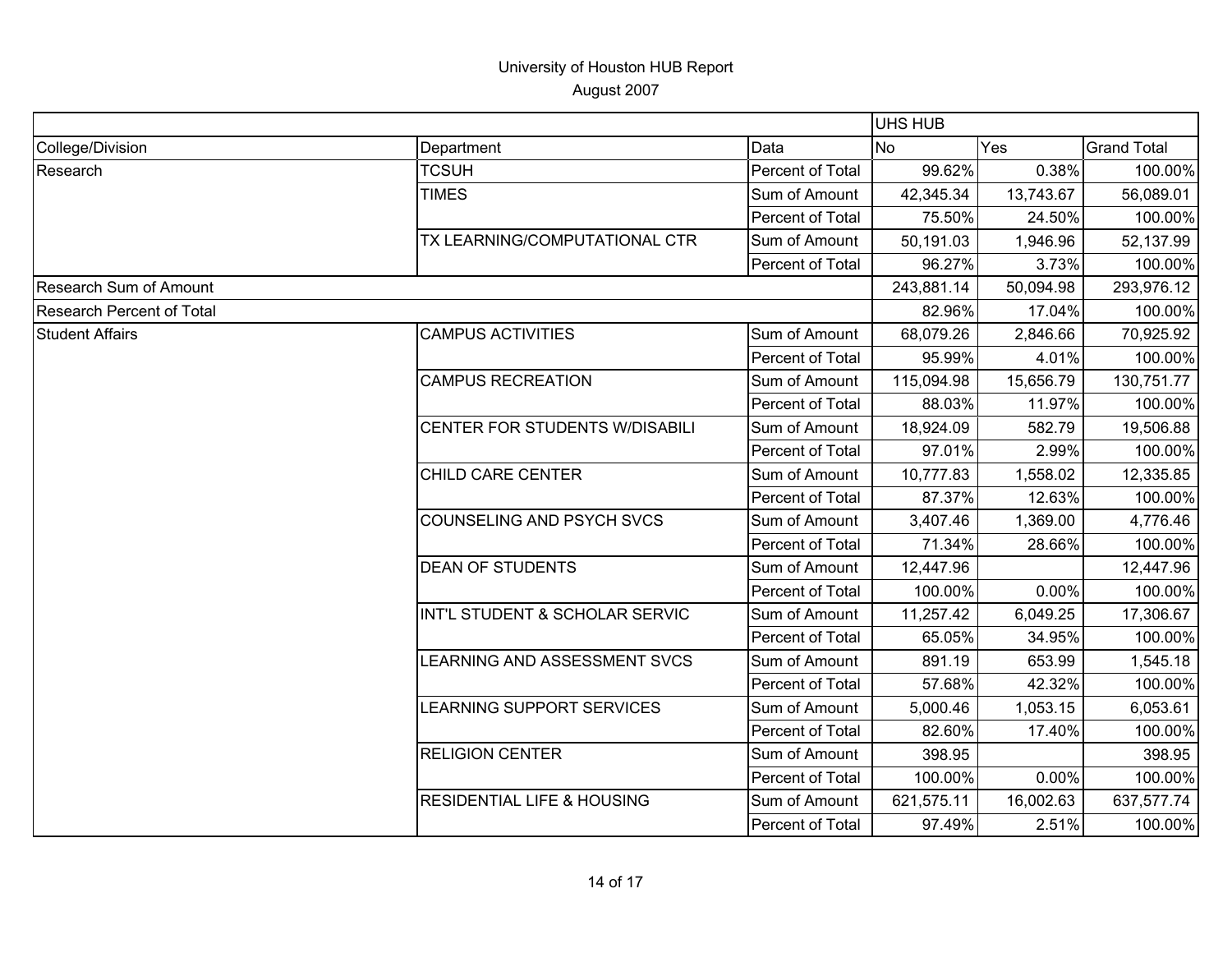|                                         |                                |                  | <b>UHS HUB</b> |           |                    |
|-----------------------------------------|--------------------------------|------------------|----------------|-----------|--------------------|
| College/Division                        | Department                     | Data             | No             | Yes       | <b>Grand Total</b> |
| <b>Student Affairs</b>                  | <b>STUDENT AFFAIRS</b>         | Sum of Amount    | 1,533.09       |           | 1,533.09           |
|                                         |                                | Percent of Total | 100.00%        | 0.00%     | 100.00%            |
|                                         | <b>STUDENT HEALTH CENTER</b>   | Sum of Amount    | 33,043.11      | 7,978.66  | 41,021.77          |
|                                         |                                | Percent of Total | 80.55%         | 19.45%    | 100.00%            |
|                                         | <b>STUDENT PHARMACY</b>        | Sum of Amount    | 32,701.14      |           | 32,701.14          |
|                                         |                                | Percent of Total | 100.00%        | 0.00%     | 100.00%            |
|                                         | <b>STUDENT PUBLICATIONS</b>    | Sum of Amount    | 1,746.14       | 271.53    | 2,017.67           |
|                                         |                                | Percent of Total | 86.54%         | 13.46%    | 100.00%            |
|                                         | UNIVERSITY CAREER SERVICES     | Sum of Amount    | 842.34         | 5,179.40  | 6,021.74           |
|                                         |                                | Percent of Total | 13.99%         | 86.01%    | 100.00%            |
|                                         | UNIVERSITY CENTER              | Sum of Amount    | 65,140.71      | 23,485.41 | 88,626.12          |
|                                         |                                | Percent of Total | 73.50%         | 26.50%    | 100.00%            |
|                                         | UNIVERSITY TESTING SERVICES    | Sum of Amount    | 1,360.61       |           | 1,360.61           |
|                                         |                                | Percent of Total | 100.00%        | 0.00%     | 100.00%            |
|                                         | <b>URBAN EXPERIENCE VPSA</b>   | Sum of Amount    |                | 3,783.24  | 3,783.24           |
|                                         |                                | Percent of Total | 0.00%          | 100.00%   | 100.00%            |
|                                         | <b>VETERAN SERVICES</b>        | Sum of Amount    | 359.87         | 8.99      | 368.86             |
|                                         |                                | Percent of Total | 97.56%         | 2.44%     | 100.00%            |
| <b>Student Affairs Sum of Amount</b>    |                                |                  | 1,004,581.72   | 86,479.51 | 1,091,061.23       |
| <b>Student Affairs Percent of Total</b> |                                |                  | 92.07%         | 7.93%     | 100.00%            |
| Technology                              | CENTER FOR FUTURE OF HEALTH    | Sum of Amount    |                | 414.02    | 414.02             |
|                                         |                                | Percent of Total | 0.00%          | 100.00%   | 100.00%            |
|                                         | CENTER FOR LIFE SCIENCES TECH  | Sum of Amount    | 32,798.85      |           | 32,798.85          |
|                                         |                                | Percent of Total | 100.00%        | 0.00%     | 100.00%            |
|                                         | DEAN, TECHNOLOGY               | Sum of Amount    | 10,130.68      | 12,709.04 | 22,839.72          |
|                                         |                                | Percent of Total | 44.36%         | 55.64%    | 100.00%            |
|                                         | <b>ENGINEERING TECHNOLOGY</b>  | Sum of Amount    | 19,672.97      | 11,536.17 | 31,209.14          |
|                                         |                                | Percent of Total | 63.04%         | 36.96%    | 100.00%            |
|                                         | HUMAN DEVELOP AND CONSUMER SCI | Sum of Amount    | 10,374.91      | 4,009.30  | 14,384.21          |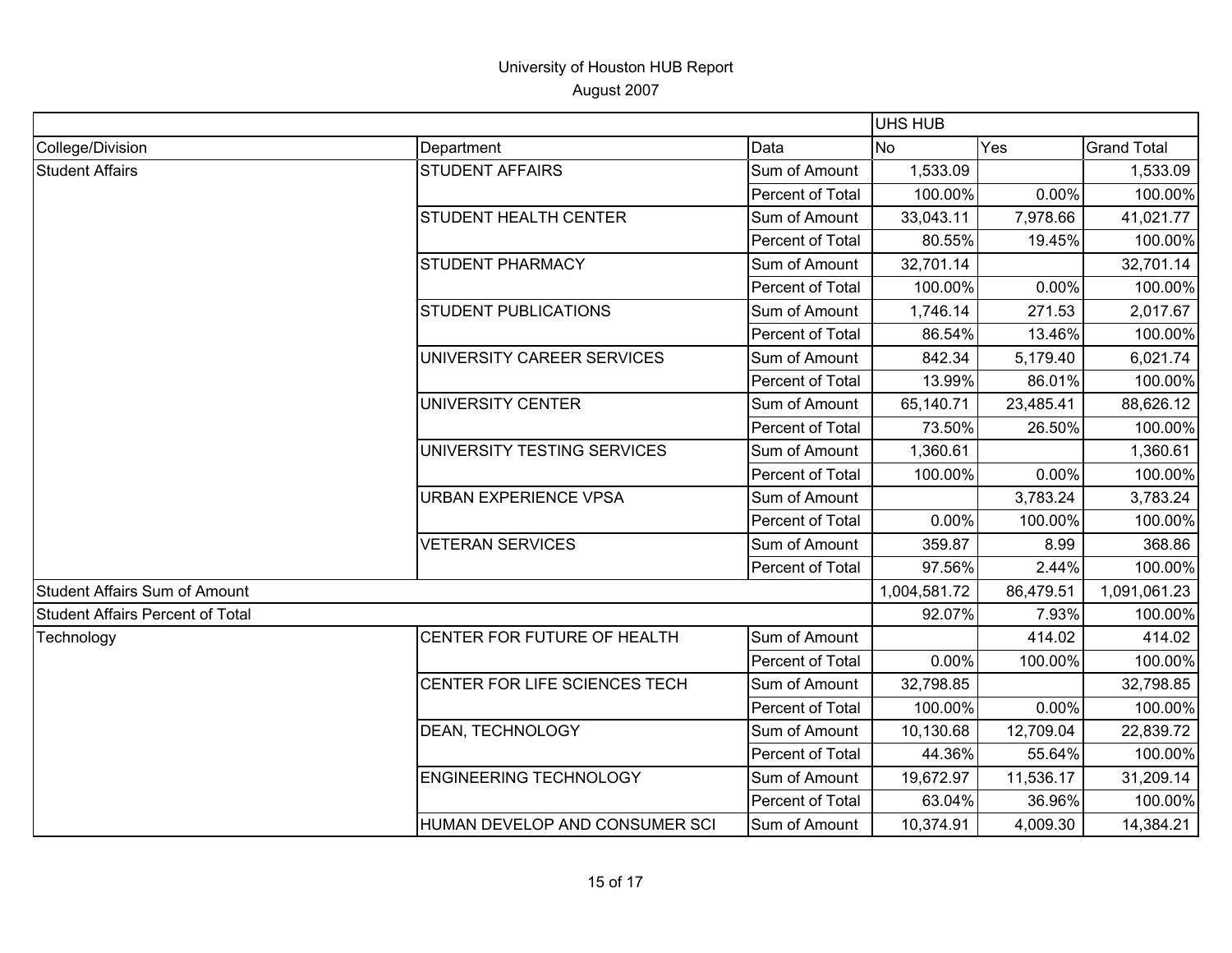|                                    |                                         |                  | <b>UHS HUB</b> |                                                                                                  |                                                                                                                                                                                                      |
|------------------------------------|-----------------------------------------|------------------|----------------|--------------------------------------------------------------------------------------------------|------------------------------------------------------------------------------------------------------------------------------------------------------------------------------------------------------|
| College/Division                   | Department                              | Data             | Yes<br>No      |                                                                                                  | <b>Grand Total</b>                                                                                                                                                                                   |
| Technology                         | HUMAN DEVELOP AND CONSUMER SCI          | Percent of Total | 72.13%         | 27.87%                                                                                           |                                                                                                                                                                                                      |
|                                    | <b>INFORMATION &amp; LOGISTICS TECH</b> | Sum of Amount    | 10,404.21      | 3,271.09                                                                                         | 13,675.30                                                                                                                                                                                            |
|                                    |                                         | Percent of Total | 76.08%         | 23.92%                                                                                           |                                                                                                                                                                                                      |
|                                    | <b>TMAC</b>                             | Sum of Amount    | 8,540.79       | 1,030.16                                                                                         | 9,570.95                                                                                                                                                                                             |
|                                    |                                         | Percent of Total | 89.24%         | 10.76%                                                                                           |                                                                                                                                                                                                      |
| <b>Technology Sum of Amount</b>    |                                         |                  | 91,922.41      | 32,969.78                                                                                        | 124,892.19                                                                                                                                                                                           |
| <b>Technology Percent of Total</b> |                                         | 73.60%           | 26.40%         |                                                                                                  |                                                                                                                                                                                                      |
| <b>University Advancement</b>      | ADVANCEMENT INFORMATION SVCS            | Sum of Amount    | 172.32         | 540.10                                                                                           |                                                                                                                                                                                                      |
|                                    |                                         | Percent of Total | 24.19%         | 75.81%                                                                                           |                                                                                                                                                                                                      |
|                                    | <b>ANNUAL GIVING</b>                    | Sum of Amount    | 6,637.07       | 3,544.38                                                                                         |                                                                                                                                                                                                      |
|                                    |                                         | Percent of Total | 65.19%         | 34.81%                                                                                           |                                                                                                                                                                                                      |
|                                    | <b>CREATIVE SERVICES</b>                | Sum of Amount    | 541.39         | 17,951.91                                                                                        | 18,493.30                                                                                                                                                                                            |
|                                    |                                         | Percent of Total | 2.93%          |                                                                                                  |                                                                                                                                                                                                      |
|                                    | <b>DEVELOPMENT</b>                      | Sum of Amount    | 19,799.68      | 4,733.92                                                                                         | 24,533.60                                                                                                                                                                                            |
|                                    |                                         | Percent of Total | 80.70%         |                                                                                                  |                                                                                                                                                                                                      |
|                                    | DEVELOPMENT RESEARCH                    | Sum of Amount    | 8,000.94       | 97.07%<br>100.00%<br>100.00%<br>19.30%<br>12,670.81<br>4,669.87<br>36.86%<br>100.00%<br>3,847.23 |                                                                                                                                                                                                      |
|                                    |                                         | Percent of Total | 63.14%         |                                                                                                  |                                                                                                                                                                                                      |
|                                    | <b>DONOR &amp; ALUMNI RECORDS</b>       | Sum of Amount    | 3,847.23       |                                                                                                  |                                                                                                                                                                                                      |
|                                    |                                         | Percent of Total | 100.00%        | 0.00%                                                                                            |                                                                                                                                                                                                      |
|                                    | <b>EXTERNAL COMMUNICATIONS</b>          | Sum of Amount    | 295.98         |                                                                                                  | 295.98                                                                                                                                                                                               |
|                                    |                                         | Percent of Total | 100.00%        | 0.00%                                                                                            |                                                                                                                                                                                                      |
|                                    | INTERNAL COMMUNICATIONS                 | Sum of Amount    | 634.98         |                                                                                                  |                                                                                                                                                                                                      |
|                                    |                                         | Percent of Total | 100.00%        | 0.00%                                                                                            |                                                                                                                                                                                                      |
|                                    | <b>MARKETING</b>                        | Sum of Amount    | 73,167.38      | 447.00                                                                                           | 100.00%<br>100.00%<br>100.00%<br>100.00%<br>712.42<br>100.00%<br>10,181.45<br>100.00%<br>100.00%<br>100.00%<br>634.98<br>100.00%<br>73,614.38<br>100.00%<br>969.63<br>100.00%<br>2,380.88<br>100.00% |
|                                    |                                         | Percent of Total | 99.39%         | 0.61%                                                                                            |                                                                                                                                                                                                      |
|                                    | <b>PLANNED GIVING</b>                   | Sum of Amount    | 922.29         | 47.34                                                                                            |                                                                                                                                                                                                      |
|                                    |                                         | Percent of Total | 95.12%         | 4.88%                                                                                            |                                                                                                                                                                                                      |
|                                    | <b>PUBLIC AFFAIRS</b>                   | Sum of Amount    | 1,956.35       | 424.53                                                                                           |                                                                                                                                                                                                      |
|                                    |                                         | Percent of Total | 82.17%         | 17.83%                                                                                           |                                                                                                                                                                                                      |